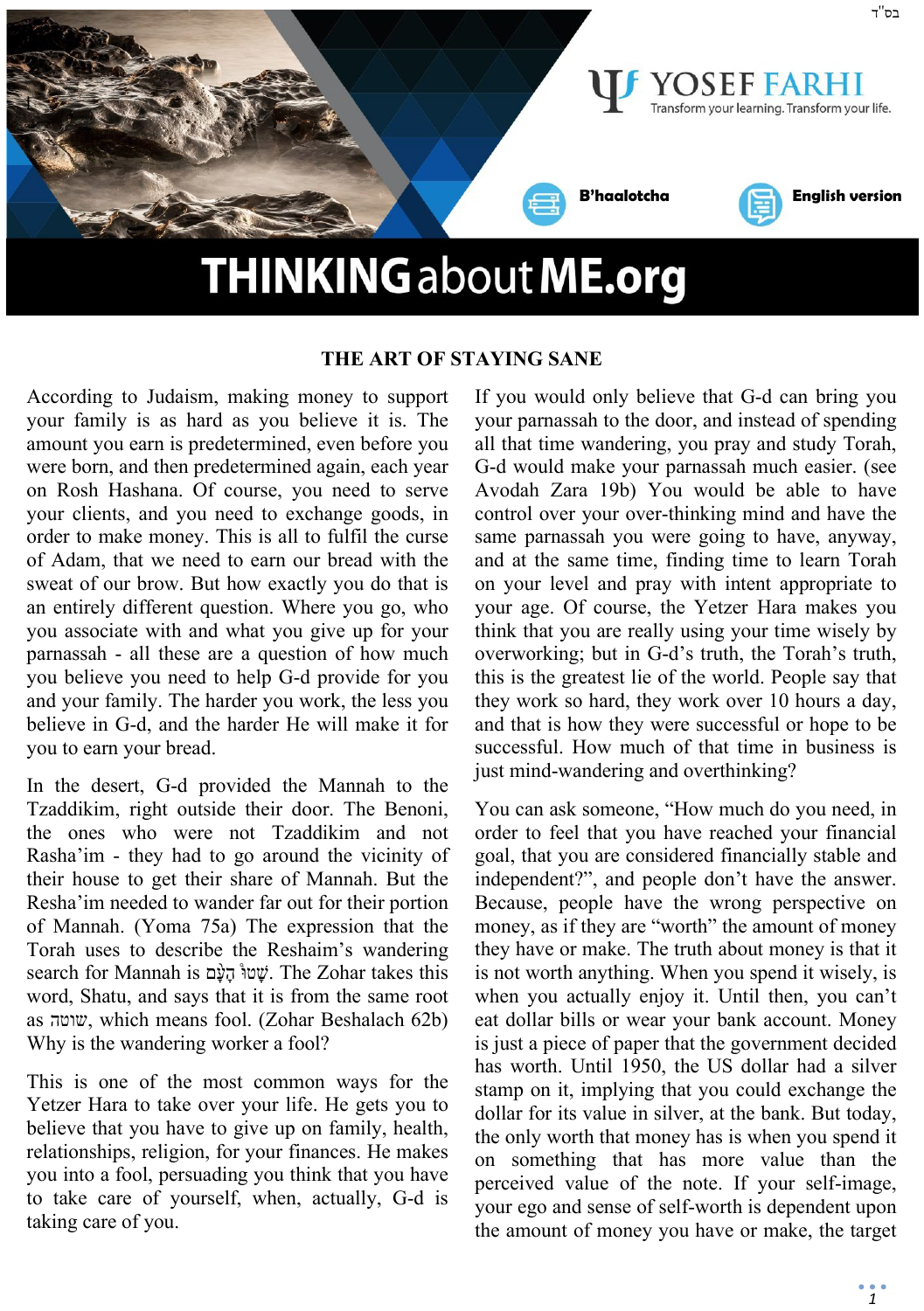sum of income is infinite! How uncalming, nerveracking and unsettling! The more you have, the more you need even more to make you feel calm.

But Rabbi, I need to support my family! You live in Israel, where it costs \$70,000 a year to support a family. In a religious community in US, it costs a minimum of \$250,000 to support a family with dignity, while the average American makes not more than \$80,000 a year!

I know. I also used to think I supported my family. But I was mistaken. G-d is supporting my family, not me. The Talmud tells us that a Zachar, a baby boy, is called a Zachar, because along with every child, G-d sends the sustenance for that child. = זכר ככר זה) Niddah 31b) As a matter of fact, the Midrash tells us that Yosef died young, at the age 110, before all of his brothers, because he said to his brothers in Egypt, וְאֱת־טַפְּכֵם וְאֵת־טַפְּבֵ will support you and your children. How sweet! How nice does that sound? But G-d did not like the way it sounded. For this reason, He said to Yosef, *By your life, you will die, and your bones will be carried by your brothers' children for forty years in the desert.* Those were the ones who could not bring the Korban Pesach in the desert, because they were carrying Yosef's coffin, and were impure. (Shemot R. 20,19)

In Koheleth, King Solomon refers to the Yetzer Fe is referred is מֱלֶךְ זָקֵן וּכְסָיל (Kohelet 4; 13) He is referred to as a king, an old man and a fool. What does that mean? I understand that the Y. Hara is a king, because we serve him with our addictions. But how is he an old man? How is he a fool, especially if he makes all of *us* into fools?

The answer is that just like the one who works with electricity is called an electrician, a baker makes baked goods, and a shoemaker fixes shoes, the

Yetzer Hara has two jobs that he is best at. He is called an old man, because he makes us feel old: "Why get up in the early morning? You are so tired!" And the Yetzer Hara is called fool, because he makes us fools, and he is very good at his job of making us fools. He tells us that it is better not to learn Halacha, because ignorance is bliss, when in reality, ignorance is only bliss when it comes to material matters, not when it comes to spirituality. If you do not learn the laws of Lashon Hara, Shabbat, Blessings, etc., saying "ignorance is bliss", and thinking that this way, you will never make a mistake… it is like the guy who locks his mailbox and throws out the key. This way, he never has to pay his phone bills, electricity bills, mortgage, etc. Needless to say, he will not have a happy ending.

After the Yetzer Hara tries making you a שוטה, a fool, after he tries to make you addicted, after he tries to make you feel old, and after he makes you believes that it is better to be ignorant, he tries one last thing. When you start realizing all of his plots, the Yetzer Hara tries one last trick. He starts saying, "But that is what the *normal* people do!! I just want you to be normal!"

Normal is not more than a setting on your washing machine! Someone asked R' Chaim Kaniefsky to help him describe what is considered a normal guy. The man was trying to help his sister figure out what type of guy would be appropriate for her, as she wanted someone who is "normal". R' Chaim told him that a normal person is a person who can learn Talmud.

How foolish for us to think otherwise! What are we here for, in this world, anyway? We were created to learn Torah. נוצרת לכך כי) Avot 2 8) That is our purpose.

# **THE ART OF LIVING THE PERFECT LIFE**

The worst part of you is the perfect part of you. The perfect part of you causes you to procrastinate; it shields you from reaching your best, and it takes out the playfulness and enjoyment from anything and everything important in life.

Our parasha, from beginning to end, displays Moshe's leadership career as imperfectly smooth, with an imperfect generation that lived imperfect lives. This is all part of the process of Beha'alotcha, the process of growth, of success; progress is through being imperfect.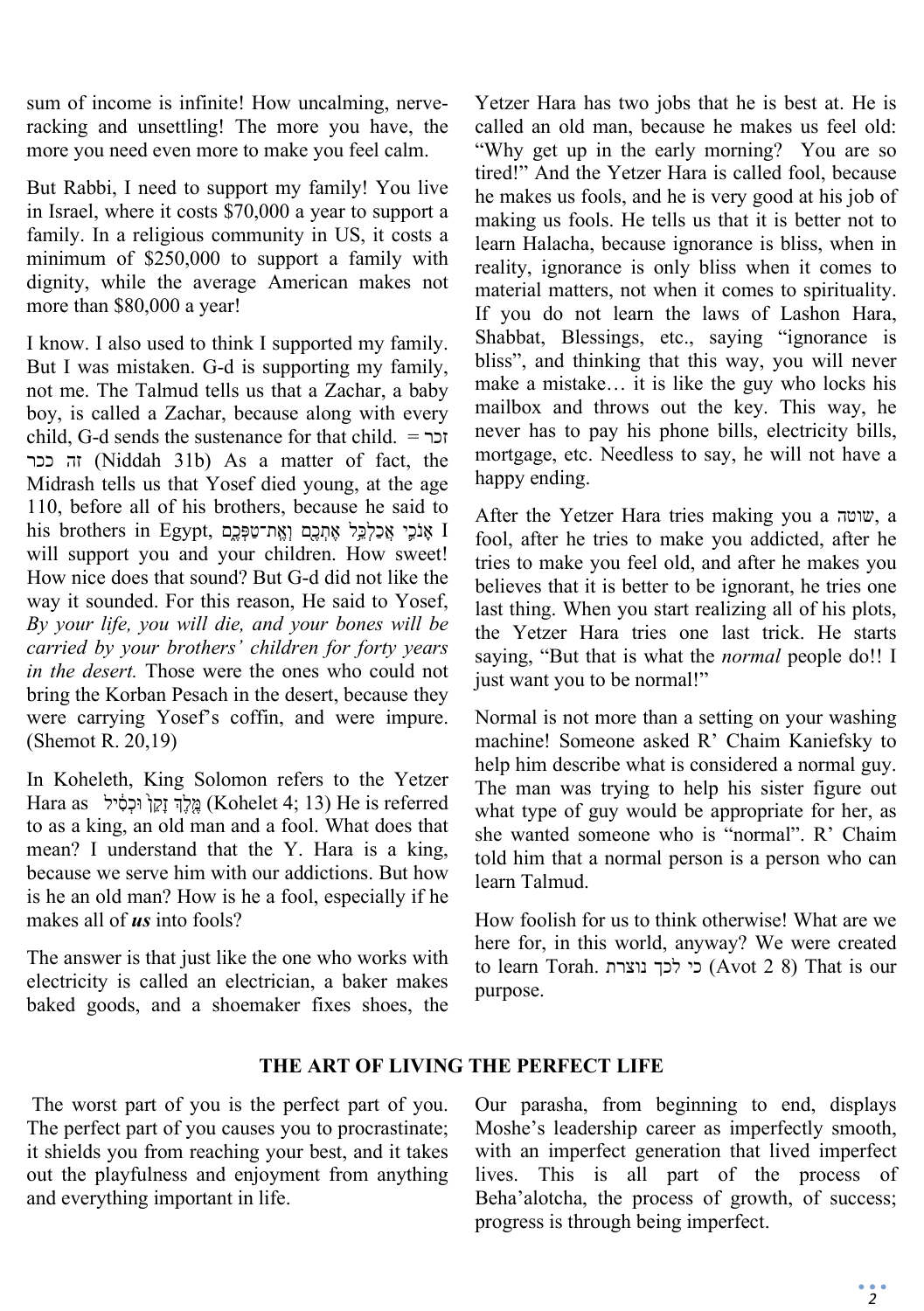Perfectionism is sourced in haughtiness, and is the expression of an inflated ego. Inflated ego comes from not accepting yourself, with all your weakness. Acceptance and tolerance are the fruits of humility.

Perfectionism is what destroys every relationship. *I deserve a husband who makes more money! I deserve a wife who is the best wife!* How many boys and girls can't go to the Chuppah, because they are not looking for the spouse "that works", but the spouse that is the best? How many marriages are at risk, because one or both of the spouses believe that they deserve better, if not the best?

When the Torah mentions that Moshe was the humblest of men, it mentions it next to the episode that discusses that his wife Tziporah was כושית, "black". What is the connection? Rabbenu Bachye says that Miriam suspected that Moshe had separated from Tziporah, because she wasn't pretty enough for him. To that, the passuk says that Moshe was the humblest of men, and he never looked to see how pretty his wife was, because he never thought he deserved more than G-d gave him!

Perfectionism is what stops men from taking responsibility for their mistakes. If Adam would have taken the blame for eating the forbidden fruit and not blamed his wife Chava for offering it, what would have happened? Chava, and all women after her, would never have been cursed with being moody! If a man does not want his wife to be moody, but to be C3, cheerful, calm, and caring, he should know, there is only one way. Take the blame, take responsibility, say that you were wrong, and that you're human, and that you learned a lesson - and watch her moodiness disappear like magic. David Hamelech, whose soul was sparked and reincarnated from Adam's, fixed this by taking responsibility for his act with Bat Sheva, although he had a valid excuse for it. (Shabbat 56a) David's humility is what got him out of the trouble that Shaul got himself into for not taking responsibility, for not admitting that humans are, sometimes, just not perfect. Teshuva was created before man, because man was created imperfect. חטא means sin, but also means disinfect, purify.(Bamidbar 8;21) Because the way to purity,

is recognizing you made a mistake and you are human.

As imperfect a situation as we have in life, to people from the outside, from a third-person perspective, your life is more perfect than you think. Even if the Mannah and the desert were not as perfect as we wanted, when Yitro came to tell us, from outside, how lucky we are, we realized that "perfect" is dependent on perspective and point of view. When a person feels "where have the good times gone?", for some reason, when you were back in those sunny days, you don't remember, but you were asking the same question. It seems that the ego makes a person think that, no matter what, he always deserves more than the present situation. This causes a person to be eternally ingrateful and lead a miserable life.

When I ask a person if he feels successful, and he says no, I ask him what success means to him. If the answer is "everything going smoothly", then this is perfectionism and is not realistic. There is a fine line between self-improvement and the search to earn approval and acceptance. It's okay to strive for the ideal, as long as you are also okay when you fall short of it.

A perfect life is a life where you realize that you are perfectly imperfect. According to Judaism, a person should always see himself as וחציו זכאי חציו חייב, you are always in this middle ground, that one more mitzvah or one more aveirah will build you or break you, no matter how great or simple of a Jew you are! (Kiddushin 40) How many frumfrom-birth feel that it is hard to be frum, because they are not frum enough? The fact that you are never religious enough does not take away from the greatness of every mitzvah, of every word of Torah, of every good deed you do! Perfectionism has infiltrated into every part of our lives. Parents would rather have a dog than bring another child into the world, who, they feel, they may not be perfect parents for. Just because the Torah teaches us that you will be brought to judgement after 120, for everything you've ever done, and every thought that you've ever had, it doesn't mean that you will be either a Tzaddik or a Rasha, in a in an all-ornothing way. A man who commits 100 sins is nowhere comparable to one who commits 101 sins. (Peleh Yoetz) And a man who reviews 100 times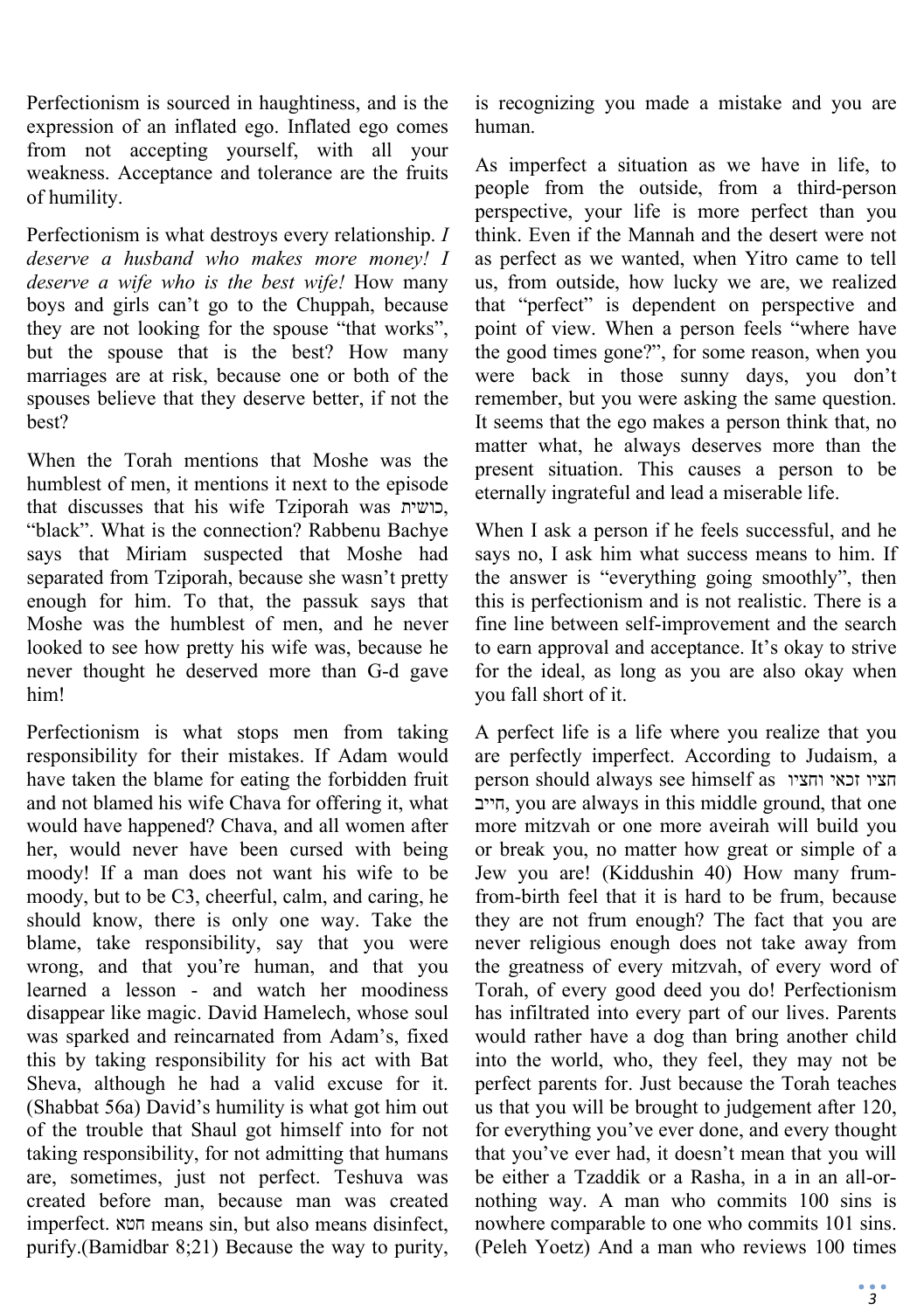what he has learnt is nowhere near the level of a Tzaddik who has reviewed his learning 101 times. (Hagigah 9b)

The Torah is replete with lessons that a person is rewarded tremendously for each and every good act, for each effort, and Judaism is, not at all, an "all or nothing" religion. We must educate ourselves of the inestimable value and reward of each mitzvah. In our parasha, Miriam is rewarded that the whole nation of 3 million Jews waits for her for seven days, to finish her Tzara'at quarantine, because 80 years before, when she was a 6-year-old girl, she waited at the side of the Nile for 20 minutes, to see how her brother Moshe would fare. And 7 days is 500 times more than 20 minutes! (See Sotah 11; Tosefot)

We were saved from Egypt in the merit of just two וַאֵעֲבָר עָלָיִךְ וָאֵרְאֵךְ יָחֲלֹאֵךְ אֵדֹּ Mitzvoth, Milah and Pesach, :מִתְבּוֹסֵסֶת בְּדָמֲיִךְ וָאָמַר לָדְ בְּדָמְיִךְ חַיִּי וַאָמַר לָדְ בִּדָמְיִךְ חַיִי The Jews were at the  $49<sup>th</sup>$  level of impurity, but they were redeemed with just these two mitzvoth. Even though many were not ready to perform a Brit Milah, they did it, just because they could not otherwise eat the Korban Pesach, because they couldn't resist the barbeque smell that to which Gd added some Gan Eden fragrance, (not because otherwise they wouldn't be redeemed). And still, G-d redeemed them!

There are three things that will bring the Masiach. Teshuva, Torah learning, and waiting and hoping that he is going to come, specifically in our Kaddish prayer. At times, we feel that our Torah, teshuva, Amen Yehe Sheme Rabba, is not the way it is supposed to be. It doesn't have to be. It wasn't perfect when the Jews were redeemed from Egypt, either! G-d will save us from our enemies, even if the only thing we are doing right is saying Shema! (Devarim 20,3 Rashi)

מִן־הָאָרֶץ הַהָוא יָצֵא אַשֶּׁוּר וַיִּבֶן אֶת־נִינְוֵֹה (Bereshit 10;11) Ninveh was the son of Ashur. Ashur lived in the time of Nimrod, in the time when Nimrod, king of Seflie Steps to accept yourself as perfectly imperfect: the world, rebelled against G-d by building a big city, Babylon, with a big tower, to fight G-d. But Ashur ran away, and built a city for his son, Ninveh. And because he acted this way and did not want to take part of the "anti-G-d project" with Nimrod and Babylon, when Ninveh's descendants sinned, many, many, years later, G-d said to Yonah that he should go and prophesy to them, and give them a last chance. G-d said, Your forefather went out of his land in My honor, that is why My prophet, Yonah, will need to go out of his land to give you a last chance.

Cham helped his father Noach in the Ark, and was rewarded that his descendant Mitzrayim had the Jewish Nation as their slaves for hundreds of years, and that Canaan would live in Israel for hundreds of years! Shem, who was a drop quicker in covering their undressed father Noach than Yefet, is rewarded with the Mitzvah of Tzizit for his descendants, while Yeffet's rewarded is that his descendants will have proper burial in the Gog U'magog war, at the End of Days.

Og helped Avraham, relaying that Lot was in trouble with the rest of Sodom during the "first World War", and was rewarded with 500 years of life and royalty, despite his intention that Avraham would die at war and Og could marry Sarah. Nebuchadnetzar is rewarded with being king of the world, and after him, his son and grandson, because of three steps he took to edit King Merodach's letter, for G-d's honor!

One of G-d's praises in Tana D. Eliyahu is that He is happy with His lot. What? How could it be that G-d is content, even though He would want more? G-d can do whatever He wants?! G-d's lot, His portion, is the Jewish People, כֵּי חֲלֵק יִקֹוָק עַמִּוֹ (Devarim 32;9), and He gives us free choice to crown Him, with every good deed we do. He wishes we would do a better job at serving Him, but whatever we do, He is happy, He accepts us, and loves us!

1. Decide that a life of self-acceptance is greater than a life of self-hatred. You can't change the past; you can only learn from it. When you really accept yourself for who you are, when you accept Gd for how He made you and what He gave you and is giving you, people will accept you for who you are and for what you give them.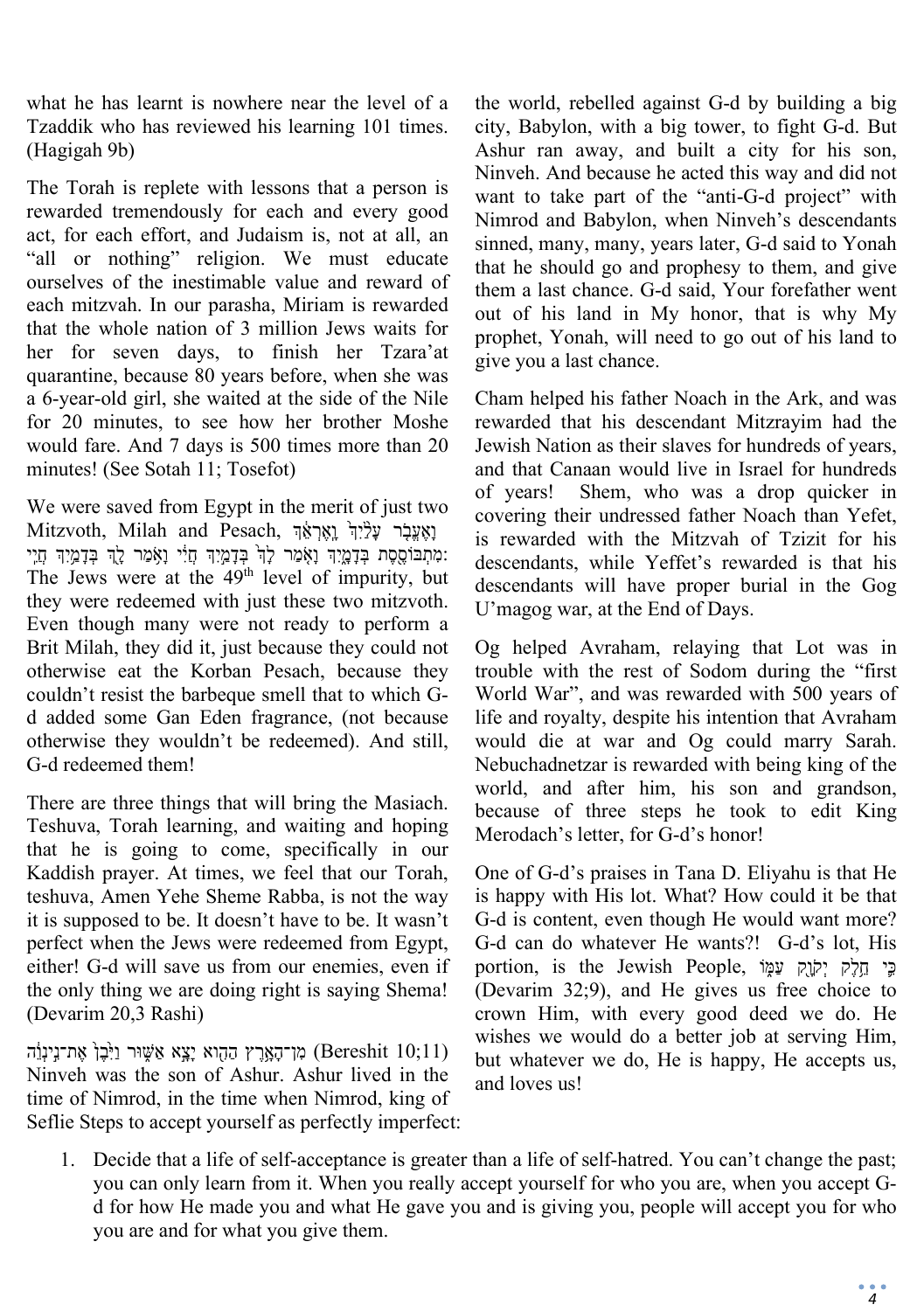- 2. Celebrate your strengths, accomplished goals, relationships you have made, hardships you have overcome.
- 3. It is not about you. It is never about you. Your purpose, your value, is about how great an impact you can make on people's lives, no matter if it is just on one person, in just a small way. It is about how each act, no matter how minute, can be bringing a Kiddush Hashem or Hillul Hashem. The mitzvah is not great because of your greatness, rather the Mitzvah is great because it is G-d you are serving.
- 4. Pessimists look at the cup as half empty. Optimists look at the cup as half full. Perfectly imperfect people, always bring a smaller cup than the pessimist and the optimist, so their cup is always perfectly full.

#### **CONDUCTOR LEADERSHIP**

My mother sent me a speech given by a music conductor. This is what the conductor told his audience.

"At the age of 45, I had already been conducting for more than 20 years, and suddenly, I was struck by this fascinating insight: the conductor of the orchestra does not make a sound! The greatness of the conductor is his ability to make *other people* make great sound. This changed everything for me.

"I wanted to know if I was successful, at bringing out the greatness in others, in my musicians. So, how do I know if I am? I look into their eyes. If the eyes are sparkling, then I know that I did it. And if they are not, I need to ask the question… Who am I being, what am I doing wrong, that my musician's eyes are not shining?"

It's the same for all leadership. If the eyes of my children are not shining, if the eyes of my students are not shining, if the eyes of my congregants are not shining, if the eyes of my staff are not shining, … Who am I being, what am I doing wrong? Success is not about wealth, fame and power. It is about how many shiny eyes I have around me… And the way we "conduct" is by the choice of our words, the way we express ourselves…"

David HaMelech refers to G-d as למנצח, To the Conductor. What a beautiful way to describe G-d, a Being that cannot be defined. G-d has been conducting music from the beginning of time. All of what has ever happened, all that is happening, all that will ever happen – all is music conducted by G-d. We, all of creation, are G-d's musicians.

And the Conductor of the orchestra does not make any sound Himself. His greatness is his ability to make His orchestra produce great sound. This is a thought that we can meditate on for eternity. (It is no coincidence that David Hamelech, who personified the *Middah* of *Malchut*, of *Bitul*, was the one to refer to G-d as the מנצח, the Conductor.)

What is actually mindboggling is that G-d sometimes allows *us* to be *His* conductor, and He actually plays music for us: He changes the natural course of events. *R' Kahana says, in the name of R Yishmael, son of R Yossi, "What does it mean when it says Lamnatzeach? It means, sing to the one who allows us to conduct Him, and He is happy."* (Pesachim 119a)*.* Rashi explains that Hashem gives us *the power* to conduct Him. How, exactly, do we "conduct" G-d?

When Moshe prays for Miriam's recovery, he does not just pray. He draws a small circle in the ground and stands in the middle of it. He says to G-d, "I will not move from this spot, until you cure my  $s$ ister אָל נָא רְפָא נָא לָה (Bamidbar 12;13; Avot dR'N).

Moshe, what are you doing? Are you manipulating G-d? Moshe, I thought you were the humblest of them all! How do you "put G-d up against the wall" like that?

The answer is because G-d *allows* us to conduct Him!! He is actually happy when we conduct, and He "plays" to our music. *We* are not allowed to do this circle thing. We know that Choni HaMagal also did it. He almost got excommunicated for it by Shimon Ben Shetach, for you need to be very close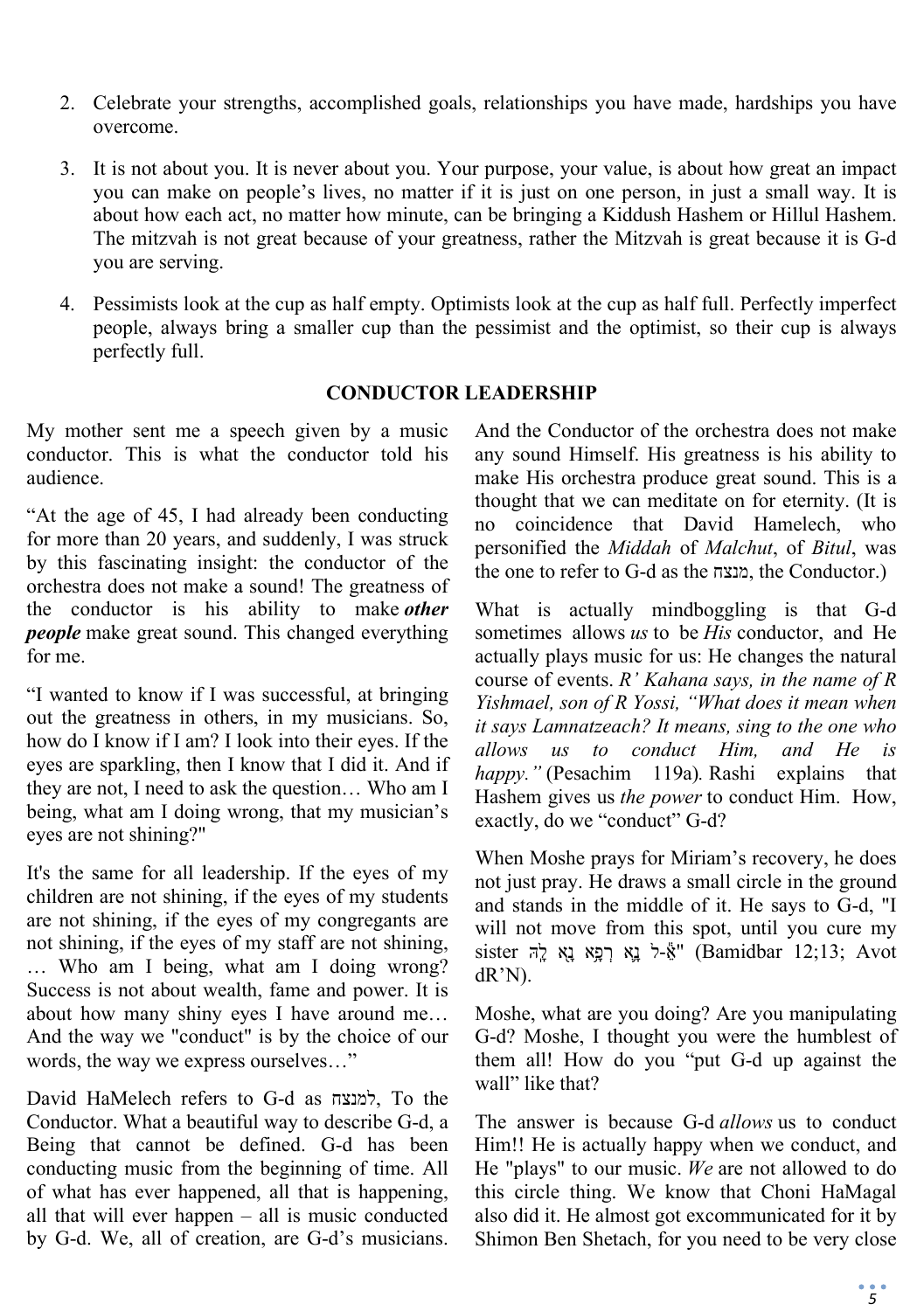to G-d to pull such a thing off (Taanit 3;8). We cannot draw circles and talk like that to G-d. But we do put our feet together when we pray, as if we are not going anywhere without G-d. We hold our hands down, as if we are chained. We are saying to G-d, "I can't move from this spot without You. I can't solve my problems, without You. I can't think, get cured, have *parnassah*, do teshuvah, bring the Mashiach, or make peace, without You. I can't even open my lips; I can't even pray without You. G-d, please, make music! Do Your thing!"

You know, it is actually interesting. Moshe draws a circle, not a square. Choni's last name became HaMaagal, because of the circle he drew, (Agol means round.) Why the circle? Why not a square?

Did you ever notice that G-d did not create square things? Raindrops, flowers, faces, fruits, clouds, grass, trees, sun, moon, stars, planets, etc.… they are all round. G-d created only round things. He expects mankind to finish off the job, to make a square *Mishkan*, with its square utensils, and square *tzizit* and square *tefillin*; i.e., "square" means adding the last touches to perfect things. He wants us to bring His world to perfection. So, when Moshe cries out to G-d, he says, "I am nothing without You!! I cannot perfect the world without YOU! I cannot even get out of the circle that you put me in, without You, G-d! Without Gd, I am powerless". And then, G-d plays His music.

There is something that G-d created on the sixth day of Creation, at the very last second of twilight. He created tongs (Avot 5;6). Why was it so important for G-d to create tongs? You can only make tongs with tongs. You cannot shape metal in fire with your hands. So, who made the first pair of tongs? Who put his hands in fire long enough to shape the first metal, so that we can have tongs to build machines, planes, space shuttles, reach the moon, to make water out of air? G-d. Anything humans ever made, G-d says – Hey, I started you off! I gave you the instruments. Now, it is your turn to make the music. But when we are stuck, when we pray, when we realize we cannot make music without Him, G-d plays our music for us.

G-d, Himself, leads the world silently; He is the Master Conductor. Human leaders, as well, lead best when they lead silently. There is the preacher, the persuader and the orator. And there is the silent leader, the conductor.

Moshe Rabeinu was the greatest leader our nation ever had. He transformed a nation of slaves into a nation of princes. He gave infinite courage to an infinite nation. What was his greatest talent? He was definitely not a good orator, for his speech was halting. The Torah does not single Moshe out for his courage, miracle work, scholarly level, or love and caring for every one of his people… The Torah mentions only Moshe's humility. מְאֹד **עָנַו** וְהָאִישׁ מֹשֶׁה (3;3) damidbar (מִכֹּל הָאֲדָם אֱשֶׁר עַל פְּנֵי הָאֲדָמַה)

Why is humility the single trait to be singled out, out of all of Moshe's leadership qualities? Because the greatest leaders are conductors, for only the conductors can bring out the best music from their orchestra, from those they lead. The greatest conductors are the ones who truly lead the people in their lives. They are the humblest ones, not the ones who make noise or attract the most attention. They lead not by what they say, but how they say it. It is not what they do, but how they do it.

Rabbenu Bachye points to the way the Torah spells the word humility here when referring to Moshe. ענו. What? Why is the word ענו spelled without the letter Yud? Isn't it supposed to be עניו?

The Yud was taken away from Moshe, because Moshe lacked the letter Yud in his humility. הַמְן־הַסֵּלֵע הַזֶּה נַוֹצִיא לָכֵם מֵיִם and *Aharon) be able to take out water for you from this rock*? (Bamidabar 20;10) Uh, one second. Moshe, YOU AND AHARON are going to bring out water, or G-D will bring out water? The word should have been יוֹציא, which would mean, *He* will take out, and not נוֹציא which would mean, *we* will bring out! Because of that one letter, because Moshe did not mention that G-d will take out the water, his Humility Metal got a little scratch; it was not perfect, even if it was the best ever. If Moshe would have chosen the right way of saying what he said, if he would have let G-d play all the music, and leave himself as only the conductor…Moshe would have been perfectly humble, a true עניו.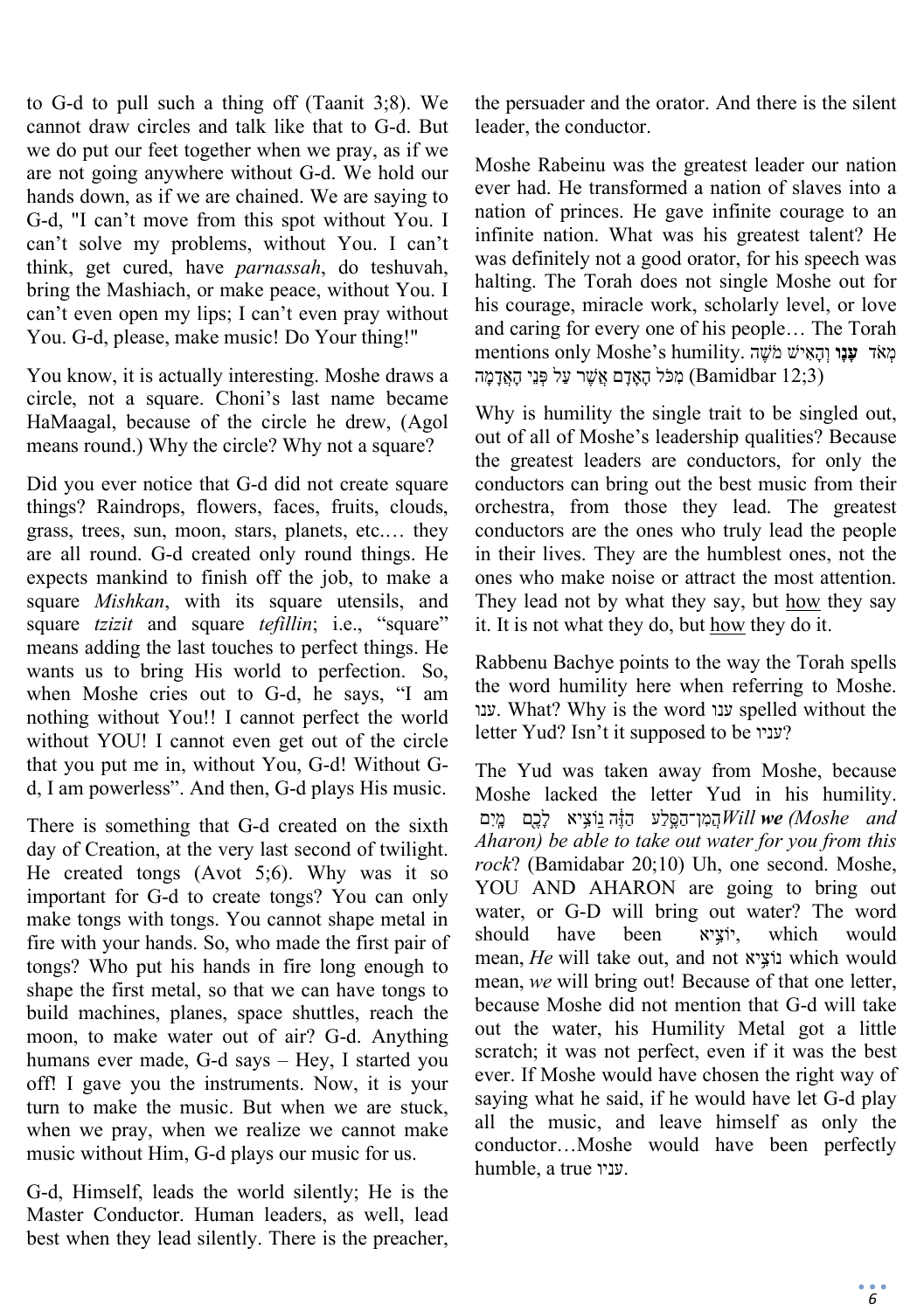Silent Leadership is G-d's way of leading. It is the only leadership that really makes the eyes of those we lead shine.

*—–*

*Selfie Steps* to lead the people in your life effectively through Silent Leadership.

- 1. Humility. Shine the spotlight of attention on those you intend to lead, and not on yourself. In life. Conversation. Priorities. Respect their ideas. Let them shine. Act reserved. Stop rambling.
- 2. Build trust. Win trust by honoring and showing genuine care for the individuals you lead. Be Real. Follow through on commitments.
- 3. Keep calm. Don't let your emotions get the better of your intellect. The best leaders are the most rational.
- 4. Focus on actions, instead of words. Look inwardly, into yourself, for where you can improve instead of preaching to others.
- 5. Choose your words carefully. The way you say things carries more weight than what you say.

# **HUMBLE POWER**

How strange for Moshe to ask G-d, at this point, to kill him instead of punishing the Nation, something he asked of G-d only at the sin of the Golden Calf! Also, why was Moshe saying that he could not help the people? Wasn't he the 'superman' sent from Gd to bring on the 10 Plagues, take the Jews out of Egypt, split the sea, and bring the Torah down from the heavens? Relative to these monumental achievements, bringing meat for the nation was not a miracle of such proportions that it would be hard for Moshe to ask it of G-d. And how strange for him to say that G-d can't supply the nation with meat!!!

G-d responds that He will take away part of Moshe's prophecy and give it to the seventy elders, so that they will have a share in prophecy. Moshe knows that 70 can't be divided by 12, and he wanted an equal number for all 12 Tribes. So, Moshe took 6 from each tribe and wrote on only 70 out of 72 notes the word "Elder." Ironically, Eldad and Medad, the two that were left out from the 70, ended up receiving prophecy, and their prophecy was something that shook the whole Jewish Nation to the core: "Moshe will die, and Yehoshua will bring the Nation into the Land of Israel!"

The two reasons that we know why Moshe needed to die and not bring the people into Eretz Yisrael, were the following: A. When he was first sent to Pharaoh, and as a result, things only got worse, למה הרעות לעם הזה למה זה d-G questioned Moshe שלחתני.) see Rashi, Shemot 6;1 and see Siftei Chachamim there) B. When Moshe struck the rock with his staff to get water, and lost the opportunity to bring about a higher level of *Kiddush Hashem* (Bamidbar 20;12). This prophecy of Moshe's death, at this point, seems so out of place. Why did it need to come out right after the Jews complained about the Mannah?

And one more episode, before the Parasha concludes. Miriam spoke to her brother Aharon about Moshe, regarding Moshe's separating from his wife, Tzipporah. She questioned if Moshe should be different from other prophets. Specifically at this point, the Torah says about  $\rm{Moshe}, \rm{r}$ וְהָאֵישׁ מֹשֶׁה עֲנֵיו מְאָד מְכֹּל $\rm{r}$ הָאֲדָם אֱשֶׁר עַל־פְּנֵי הָאֲדָמֵה *And the man Moshe was more humble than all the men that were on the face of the earth.* Moshe's humility is evident in so many places in the Torah. Why is it necessary to mention it at this specific place?

We opened with the complaining of the Jews. What were the Jews of the Desert complaining about; such holy, wise, angelic men? They did not want to be so angelic!!! They did not want heaven-sent food, and to be dependent on G-d! *After all, Moshe, I am here in the desert with a very large*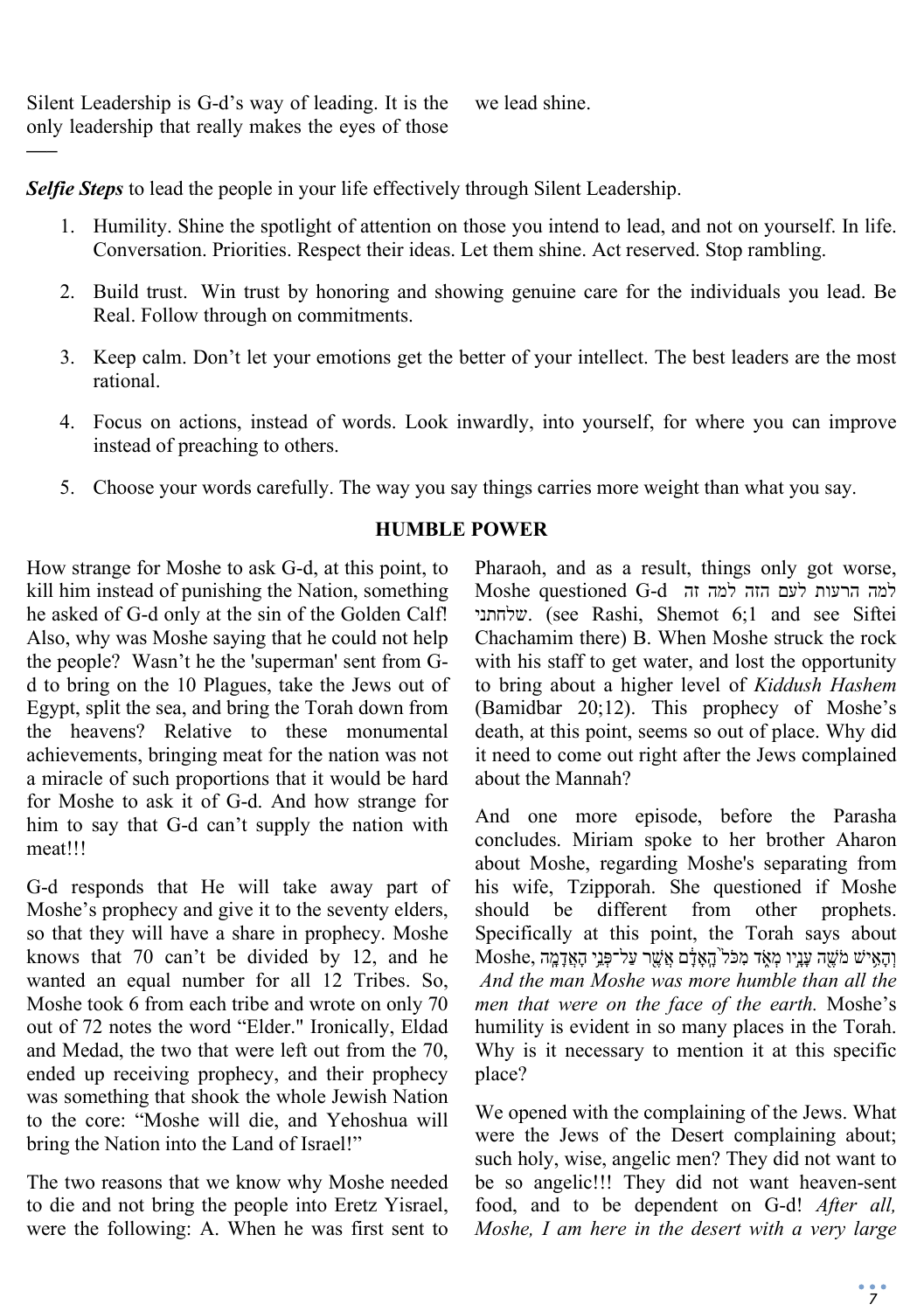*family, and the only food I can rely on is this Mannah! How irresponsible of me to be so dependent! In Egypt, I had normal food, natural food. I wasn't so dependent on G-d, so irresponsible toward my family.* 

An assault on the Manna was an assault on Moshe, in whose merit we have the Manna. Moshe was the humblest of men, in the sense that no one views himself dependent on G-d, to the same degree that Moshe did. Moshe can get them Manna, but he can't get them a feeling of security without G-d! No matter how much meat G-d would provide - if a person is looking for a feeling of security without Him, there will never be enough. And, when someone wants security, and tries to manage without G-d, G-d doesn't help him. Instead, G-d says, "If you want to manage on your own, go ahead and try."

This is why at this point, the prophecy came out that Moshe would need to die and would not bring *Klal Yisrael* into Eretz Yisrael. Because this is the point where *the Nation* lost their merit of having Moshe, a Man of Miracles, as their leader. "If you want to manage without miracles, if you want to fight without feeling total dependence on G-d, Yehushua will have to take you in. Not Moshe." Moshe's needing to die was a catalyst for the next Parasha, the story of the Jews' fear when they heard the Spies say that there was no hope of being victorious over the 7 nations in a natural manner.

Recent studies have shown that the best CEOs are the most humble. For years, philosophers and psychologists frowned on 'humility,' saying that it showed character weakness. This is because the concept of 'humility' is often misunderstood. Humility is defined in the Miriam Webster Dictionary as a modest or low view of one's own importance. For this reason, people have a misconception about humility, thinking that it means to regard yourself as a '*shmatteh*'. R' Shach would say that this cannot be what humility is, because how, then, would we understand Moshe's teaching this *passuk* of Torah to the whole nation, expounding on how he was, is and will always be the most humble person ever?!?

The *Orchot Tzaddikim* tells us clearly, what humility is and how to achieve it. At its root, real humility is recognizing one's complete dependence on G-d and acknowledging that all the good you have is not because you deserve it, but because Gd, in His everlasting kindness, wants you to have it. The hardcore truth of humility is that we don't know where we are going in life, until we have one foot in the grave. We do not know if things will be better or worse, although we hope for the best, because we are totally dependent on G-d.

How humble you are, how undeserving you feel, or how dependent on G-d you feel, is evident from the way you respond when faced with disrespect. So many people feel like a *shmatteh* when faced with insult, because they feel that they *deserve* more respect, or they feel that they have importance, independent of G-d. They are just *surrendering* because they don't have any options, power, or courage to do anything about the given situation. That is being a *shmatteh*; that is not being humble!

Of all people, Moshe felt the most obligated to Gd, the most underserving, the most dependent. Proof of this was revealed only now, when the closest person to him, his sister, Miriam, who saved his life, compared him to other prophets, and he did not respond, although he had the power to! Because he felt, "I do not deserve to be a prophet on a higher level than others; if G-d wants me to lose my level of prophecy, I will lose it, and the strengths that are G-d-given just make me more obligated to Him." This is how we can understand the sequence at the end of our Parasha.

We lost Moshe, because we did not want what he stood for! If we want miracles in life, we need to start feeling more dependent, more undeserving, and more obligated to G-d. G-d never forgets our original faith, our dependency on Him, following Him into the desert without any plan for survival. G-d remembered our *Chessed* with Him and did not annihilate us at the time of Exile in Yirimiyahu's days. בְּה אָמֵר יְקֹנָק זָכָרְתִּי לָךְ חֶסֶד נְעוּרַ֫יִךְ אַהֲבָת כְּלוּלְתָיִךְ לֶכְתֵּֽךְ אַחֲר<sup>ַ בַּ</sup>מִּדְבָּר בְּאֶרֶץ לֹא זְרוּעָָה (Yirmiyahu Ch. 2) He even refers to such faith as doing *Chessed* with G-d. What?! Does G-d need our *Chessed*?! Of course not! But if there is anything that we can do for G-d that even resembles *Chessed*, it is to be dependent on Him, and on Him alone. (See Homat Anach from the Chida, ibid.)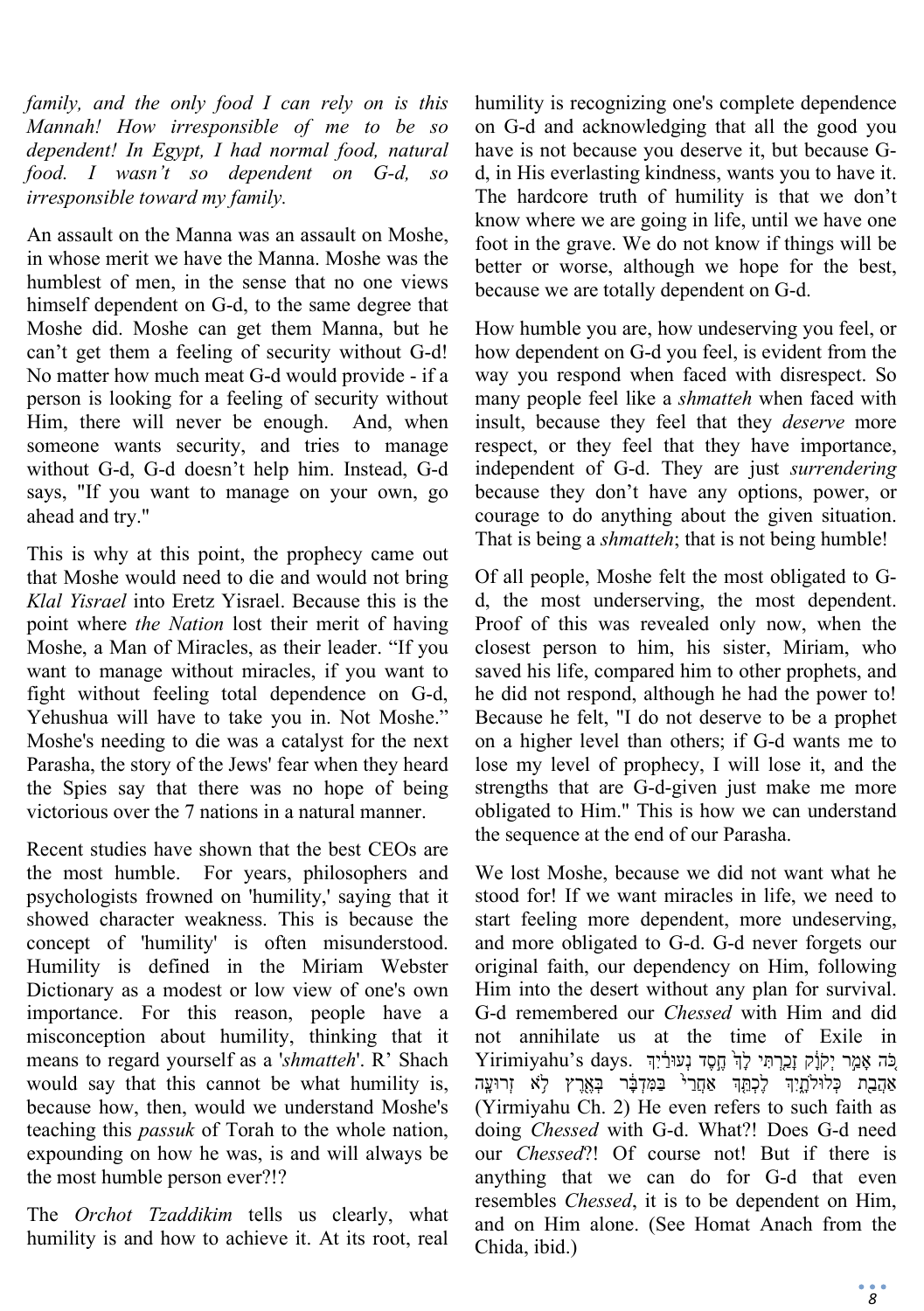#### **WISDOM FROM THE MENORAH**

Someone once asked one of the heads of Rolex, "So, how is the watch business going?" He answered, "I have no idea. I am not in the watch business! I am in the luxury business!" No one who needs a watch for telling time buys a Rolex. They buy a Seiko.

McDonalds is not in the cheeseburger business. He is in real estate. He gets prime commercial real estate, and holds on to it. He just needs to pay off his properties, so he does that by selling cheeseburgers. Starbucks is not in the coffee business. You can buy a good coffee for almost half of their price. They are in the customer service business, giving you a coffee with a smile; a great way to recharge your day with your coffee.

The common denominator of all these is that they know what business they are in, *at the essence*. After they know WHO they are, they expand from there. When someone has a business problem, it is many times deeper than where to put the next advertisement. It usually depends on defining what business you are in, what service or product you are selling, and in what way your selling it is unique. Who is your ideal customer? Who is your competitor, and what do *you* have to offer? When you get down to the basics, you are in business. But if you ignore the basics, the essence, your business will run around in circles.

The Messilat Yesharim, one of the best self-help books in the world, starts off his masterwork with the basics. Why are we here, what is the point in life. He expands the rest of the sefer from that point. If your marriage is not like you want it to be, maybe your definition of marriage is wrong. Try to define what a marriage means, what is the point. And then, when you know, you might be able to tweak things. If your learning with your study partner is not turning out the way you would want it to be, maybe find out what is the purpose of studying with a partner. Is it about reading the text one to another, or discussing how each one understands the concept, questioning each other for clarification. If your coaching is not going well, maybe define to your coach or to your client what

your goal in this coaching relationship is, and then go from there. The reason why we get stuck is because we did not clarify the basics.

It is common for yeshiva students who do not understand the Gemarah to ask someone else. They look to Tosefot, before reading on in the Gemarah. They look for what some commentary says. They go outward, not inward. That is ineffective.

But the way that will help you understand something in learning is by reading it again. And again. And again. Going for the essence. Saying it over out loud, crystallizing what you already know. The brain has a kind of a magic: If a person understands some things, but not others, it depends on what we focus. If a person focuses on the things that he has not yet been able to comprehend, the brain begins to doubt even those things that were clear. And, on the contrary, if a person focuses on those things that are clear to him, suddenly, the brain is able to grasp those areas that were problematic.

If you get stuck in learning, in life, in anything, always read in rounds. Start all over again. See the passuk 'inside'; see the Mishna inside. Understand what you have already understood at a deeper level. Ask the six questions, Who, What, When, Where, Why, How, as much as you can, to get clarity on what you already "know". And then, the brain does its magic. From what you understood, it branches out, just like the Menorah, to things that you did not understand before.

The Menorah represents the wisdom of the Torah. Learning Torah has in it this amazing feature that when you focus on the main concept, other concepts slowly branch out. Just like the Menorah, that had one middle stem from which three branches spread out on both sides. The Menorah needed to be made of one, solid piece of gold, without anything added on to the main piece. מקשה אחת. Why? Because the side subjects automatically branch out from the main subject. You just need to take the essence, to take what you've got, and when you focus on it long enough, when you play around with it, you have a beautiful Menorah.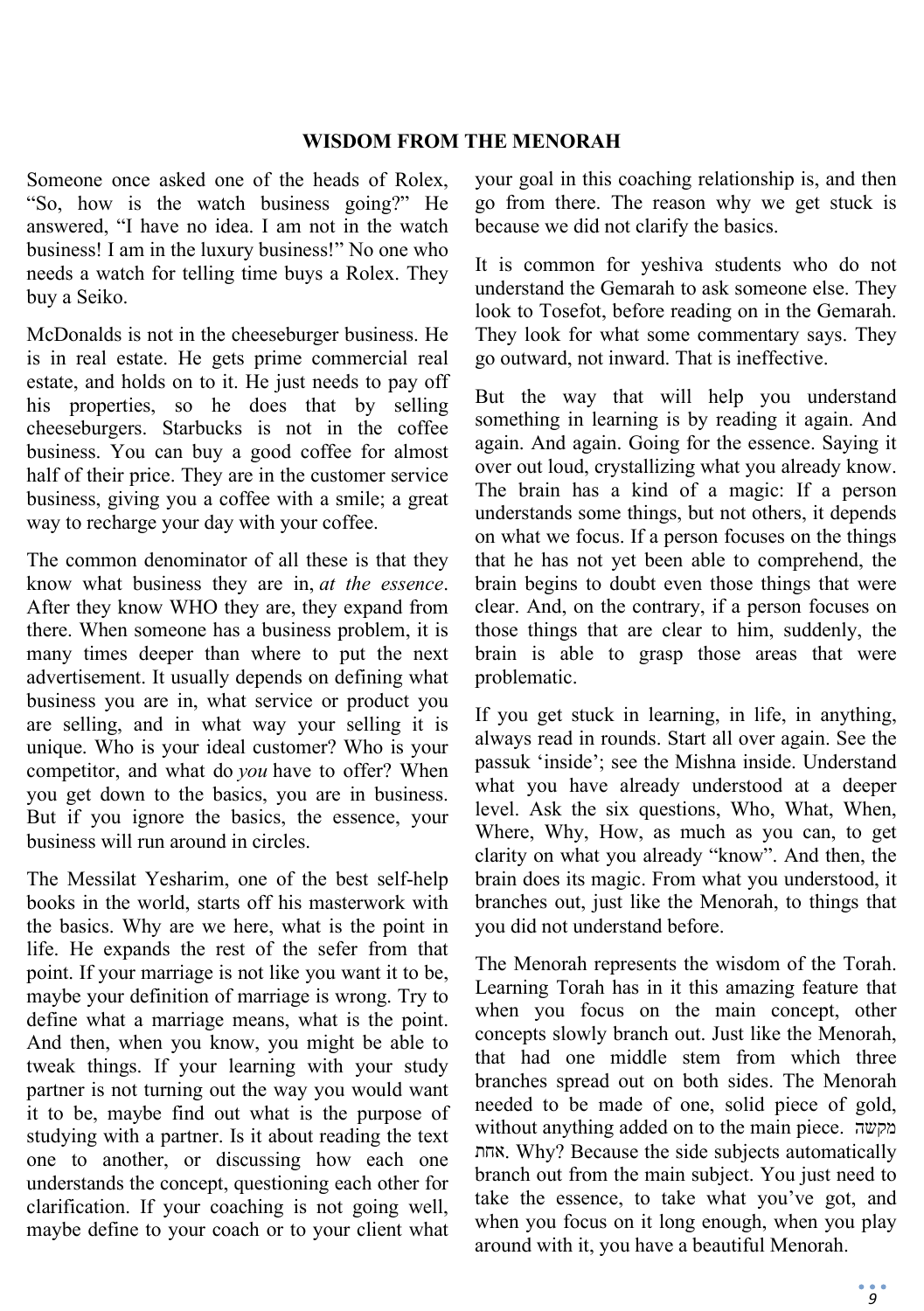This is also the way to take notes, to think clearly. Make a main goal the middle stem, and the ideas branch out, like the branches of the Menorah. Write down the passuk as the main stem, and branch out from there to all the things that are learnt from it. Use the six questions, like the six

stems that branch out from the Menorah. This is why the Torah repeats itself over and over when describing the Menorah, to teach you that just by reviewing what you already know again and again, you will suddenly discover many new ideas. Try it, and let me know how it works for you!

## **TRAVELS OF LIFE**

All traveling can be broken down to three components. Departure from point A. Arrival at point B. And the way of travel. The how – walking, driving, flying, etc. With whom – friend, stranger, family, etc. And with what – suitcase, comp., credit card, smart phone, teffillin, etc. There is a unique type of travel though. The travel of a child. When you ask a traveling four year old, holding his father's hand, "Where are you going?", the response is , "Wherever my father takes me." Where are you right now? "With my father." Point A and Point B are just scenery. "I am with my Daddy, wherever he takes me, and I am traveling with whatever he brings with me."

We are all traveling. From birth pangs till our last breath. Even if one believes that he is settled, it is only a matter of time until reality disproves this belief. This may sound unsettling, but it all depends on how you answer these questions. Who are you travelling with? Who packed your suitcases, your natural strengths, and weaknesses? What is the purpose of your travels? The answer to these questions depends on your perception of life. If you have Emunah, Faith, you have one answer to all these questions. G-d. If you believe in G-d, you are being led by His Hand. He packed your bags, your natural strengths and weaknesses, things that you discover inside you throughout your life. And the purpose of your travels is to serve Him in whichever scenario He puts you, and be rewarded in the World to Come. This is a very settling thought. All unsettling thoughts of mankind, are rooted in not believing this belief at the core of all one's beliefs.

The Hebrew word for faith is Emunah. The root of the word Emunah, is Omen, parenting.(see M. Esther 2;7) What is the connection between Faith and parenting? The connection we made above. Also, the word Amen means "I am faithful of it". Like a child believes in his parent that things will

be okay, things will work out, so is the faithful Jew believing in his G-d. This is why a believing Jew says in whatever he tries to do in life, "G-d willing" "With the help of G-d". I.e., I am not going anywhere without His Will.

The travels of the Jewish Nation through the desert is discussed this week. The Jews would travel in the Clouds of Glory, in accordance with the Word of G-d. It did not make any difference if He decided to camp for an extended period in a place where things were difficult or move quickly when things were comfortable. Whatever He says is good. No questions. Because we are together with our Father.

According to one opinion of the Rabbis, there is a sixth book of Moses. The whole book is two psukkim *And when the Aaron traveled* and *And when it rested*, the psukkim we say when the sefer Toah is transported in shul . This is why, in the Sefer Torah, there is a backwards Hebrew letter *nun* before and after these two psukkim. To reveal that it is its own Sefer. It is a separate concept, unrelated to what preceded it in the parasha or to what follows. Rashi explains that although these psukkim are out of place, they are here to separate between Puranoot and purannoot, between misfortune and misfortune. After these psukkim, the parasha begins telling us the stories of the trials and tragedies of the Nation in the desert. Before the tests and trials that are after these psukkim, there was a test that the nation tested G-d, and we are separating this one from the ones that follow. What was this test that the Jews tested G-d, that was not even mentioned in the Torah? It was so fine and thin, that you would not notice it even if you were there!

The Ramban writes that the test was the *spirit of departure* from Mt. Sinai after a year of encampment at the mountain. When they left Mt. Sinai , they were excited to leave like children who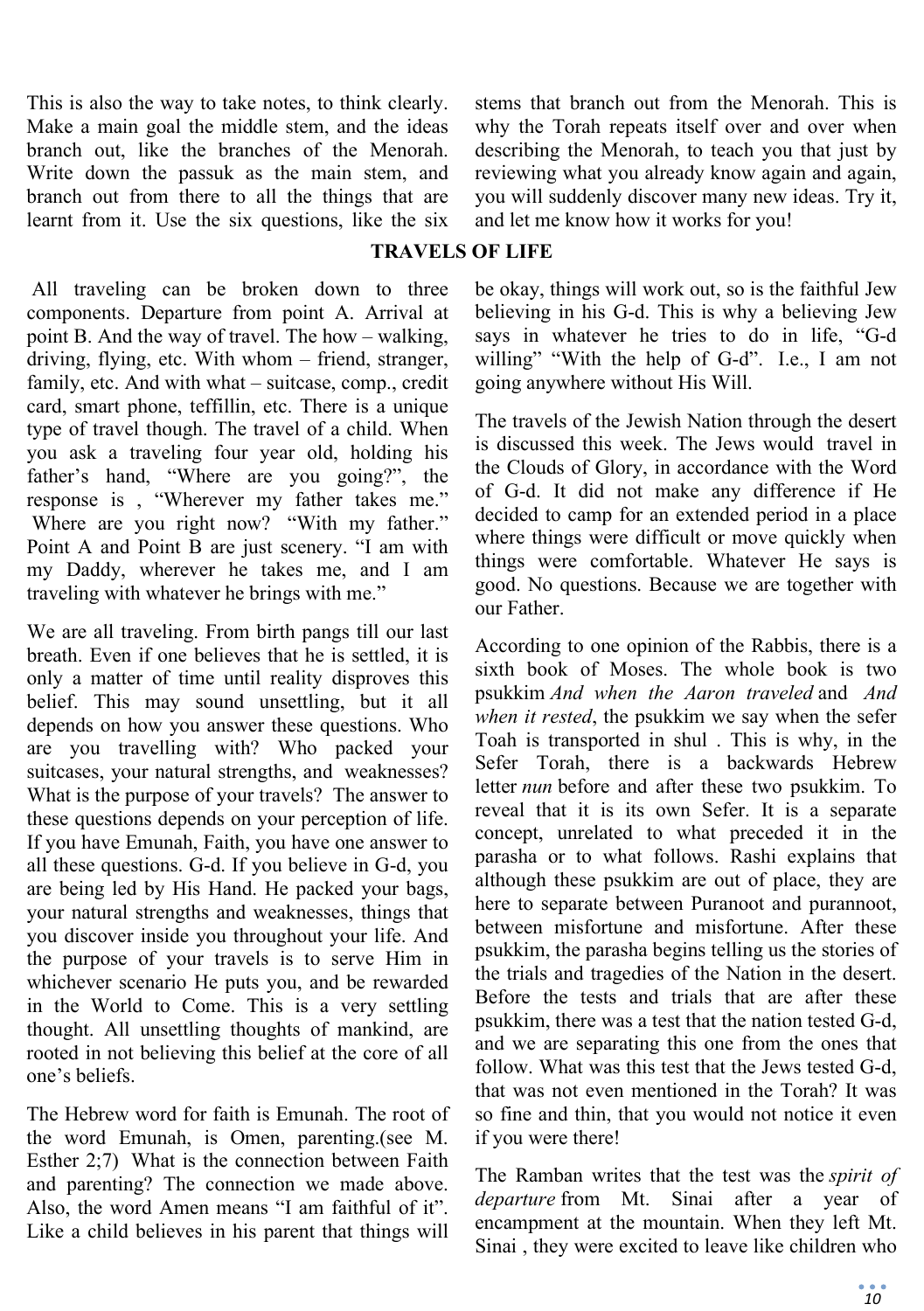are excited to leave school. They said, "He might add on some more Mitzvoth to the 613 that He already gave us." They were happy to leave, as if they had some place to go. This was the first Puranoot, the first trial that the Jews tested G-d. This was actually the core of all the other tests. That we did not believe in our Father that everything is going to be okay. That we think that we are not in His Hands. It was so deep, this mistake, that you couldn't see it on the surface, even if you were there.

This close connection, this concept of Emunah, is the concept of prayer. Prayer is not only beseeching in G-d. Prayer is exercising belief in Gd. Mediation is a powerful way to find serenity in life. There is no better meditation than prayer. Prayer with your whole soul. The only way to pray with immense Kavvana, is through meditation. Meditation on the words, and on the concepts that you are praying. Meditation in prayer is transcending from the belief that I am in control of what goes on in my life, to the words of Veata Moshel Bakol, *And you are in control of*  *everything*. Even if I am out of control, You are in control. And even if I think that I am in control, I am out of control. Even the sorrow that one has in life, it is easier to deal with when one meditates three times a day in prayer *Tov Hashem Lakol Verachamav Al Kol Maasav*. G-d is good to everything, and His Mercy is on all His creations… G-d is everything. And G-d is good.

So how do we leave shul? Are we happy to get onto the next thing? Where are you running? G-d is everywhere! You cannot be successful without Him, you need Him! If you must leave then you just have to, but are you happy that prayers are over, to leave G-d?

The next time the kids in the back seat ask, Are we there yet? Answer them that we are always there. This is where I am supposed to be now. With G-d. It is just scenery that passes us by as we travel through life. Life is like that racing game where the car is steady and the scenery just passes by. We are with G-d. He is everything. And He is good.

### **THE GREATEST BABYSITTER EVER**

The Mishna in Sotah tells us about the great punishments one can get for doing a sin and about the great rewards one can get for doing a mitzvah. The example the Mishna gives about someone who got reward for doing a mitzvah is how Miriam, in this week's parasha, was rewarded by having the entire Jewish nation wait for her seven days when she was punished with leprosy . Miriam got rewarded for the act she did at the age of six, when she waited to see what would happen to her brother Moshe after she placed him in a basket and laid him in the Nile. She waited twenty minutes , until Bitya came and took Moshe out. She was rewarded many years later, close to a century late. 20 minutes goes into 7 days if you multiply it by 500. She got repaid 500 fold for what she gave. A few questions. G-d pays people back for the mitzvoth that they do in the currency that is important to them. Great rabbis live lives of poverty and hardship, because they do not want to be paid in this World for the great mitzvoth that they do.

They want to be paid in the next world. Someone who does not value the next world as much as they value this world will get paid in this world instead of the next for the good that he does, because that is what is more important to him. להאבדיו פניו אל

 of person a , Usuallyלשונאיו ומשלם( ז דברים) Miriam's caliber does not want to get repaid in this world. Why, then, was she paid back in such a way? Another question. Was this the only thing good that we saw Miriam do? Wasn't she also one of the greatest prophetesses of all time? Out of all the holy and great things that she did, why do we see that she is rewarded specifically for this act of waiting out of care and curiosity to know the destiny of her brother? And why was she rewarded so greatly for such a minute act? The first time the Torah introduces Miriam to us, she is called Puah . Yocheved was Shifra for being a good nurse, and Miriam was Puah for being a good babysitter, for cooing to the infants, soothing them and "for saying to the baby pooh pooh". Despite the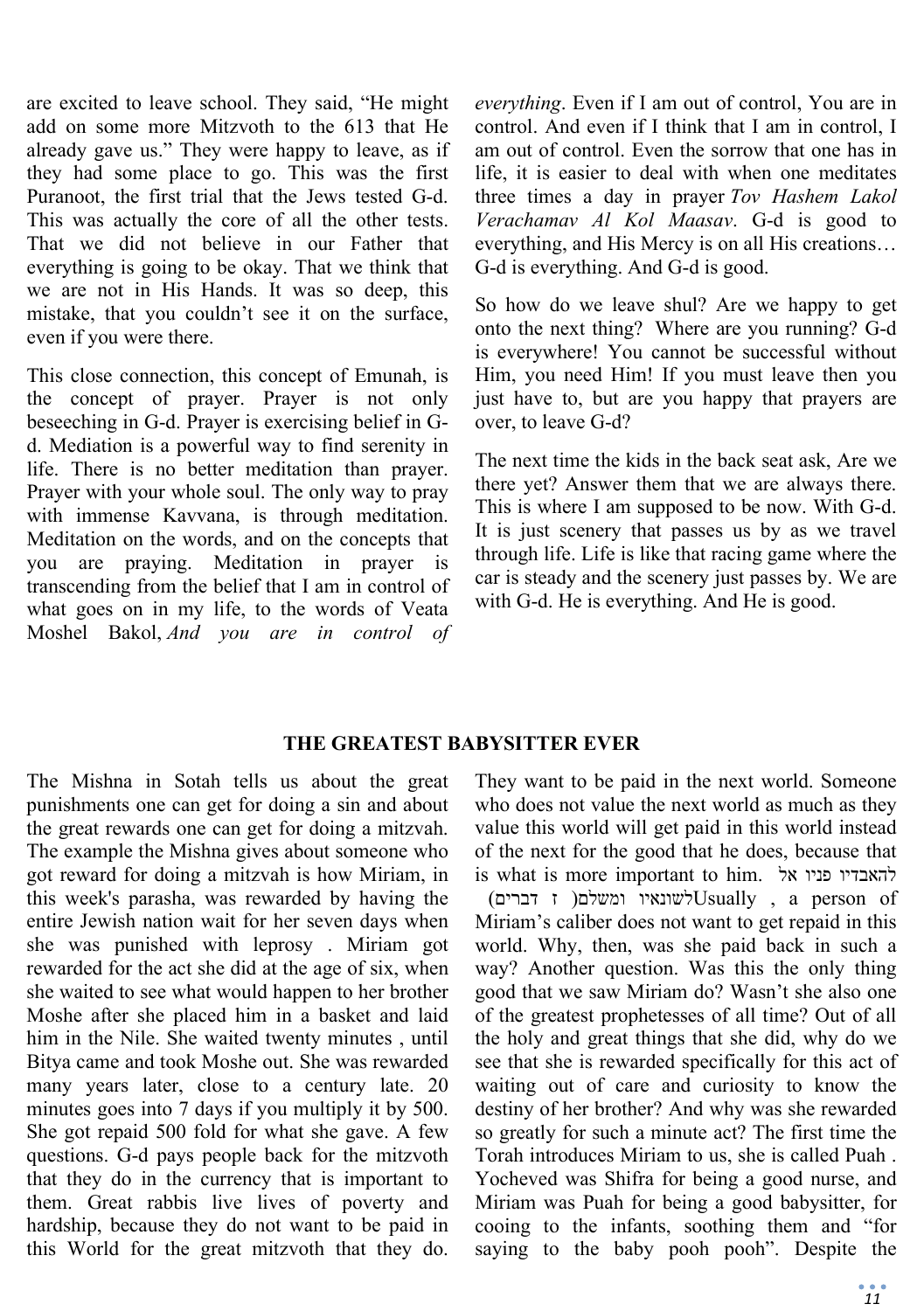greatness of these two prophetesses , they are given names reflecting their childrearing abilities. This is a great lesson for all of us. The greatness of Miriam was not her being a prophetess. It was her being a good older sister, a good babysitter. The Jewish mother has one role in this world: that is, to bring up her children. If she has a good job, top paying job, that is not her role; it is just something extra. If she is bringing up her children right, she is doing her job as a woman. For this reason, Miriam was ranked "top" for being good at child rearing, in a time when everyone needed an extra hand with the kids. This is why the Torah stresses their names in this way of praise, for this is the greatest praise a woman can get. A good mother. Or a good babysitter. Miriam, in our parasha, was not being rewarded for the mitzvoth she did. She was being rewarded for how she did the mitzvah. ( This is clear from the beginning of the Mishna there. Shimshon, in the beginning of the Mishna, was punished not for what he did, but for how he did it. The Mishna is talking about the how more than the what.) Her reward was a sign to the world that she succeeded in her life's mission. Why was this act so great? Because she gave her time, even twenty minutes, for her brother who was in distress. When someone waits for another person without needing to receive anything from that person, and just waits out of care, that shows a sense of importance, love or respect to the one being waited for. Miriam gave her time for her brother, so the whole nation showed Miriam that they would wait for her, as well. Because she showed importance to others, she, herself, was important. She was rewarded

You can and should always talk to G-d. But prayer that works, prayer that opens the right doors to answer your prayers in Heaven, is prayer using the right words, the words that the great Jewish leaders established, understanding and meditating on what we are saying. We would not know on our own the right words to use, or which Names of G-d to mention and focus on. But if we focus on the Siddur, and the structure of the words and sentences that our Sages have pre-established, we can tap into the greatest power in the universe. (see Rekanati Bereshit 32)

greatly for her act of waiting, not only because she waited, but because she called herself "babysitter" with pride. It was not degrading for her to be a babysitter; it was her honor. This is the how. Being proud to be a mother. She was not rewarded in this world for the mitzvah of chessed itself, but for how she did the mitzvah. Children take time. They are our guests for twenty years. And then they are on their own. But for those twenty years, they need us . More than money, presents and clothing, they need our time. Personal time. One on one for a couple of minutes a day, when the whole world is nonexistent until they finish telling us what is important to them. Love is showing that what is important to them is important to us. When we wait and listen to them, we are projecting that they are important to us. Kids speak and want us to wait and listen. Just listen and wait. Not that what you are going to answer them, but just the fact that you are listening and you tell them what you heard them say. It shows them that they are important to you. And they feel whether or not you are proud to be a parent, happy to give up your time for them , or not. If we give our children this time, patience and respect, they will pay us back much more when we get old, and need their time, patience and respect. Only then will we be important to them. The little things that we can do to show them that we love them can be so great. All they want is time. Sometimes time means a few minutes of listening , non-judgmentally, to their feelings, opinions, fears or doubts. And they will pay you back manifold for the time that you have invested in them..

### . **THE KEYS TO HEAVEN'S GATES**

We know that G-d's Name YKVK reflects G-d's attribute of Mercy, His not being limited by time or space. The Name Elokim reflects G-d's attribute of Judgement, nature, and that people get what they deserve.

When Moshe prayed to G-d to cure his sister Miriam, he cried out to G-d with only five words, אֵל נַא רְפֵא נַא .words that have so much meaning . הָּֽל*G-d, please, cure her now!* This has become the "secret code", the key that opens the door in Heaven to bring a cure. Using the word נא, twice, is one of the secret codes to open up Heaven's Gates. (Chida) The Name of G-d that Moshe chose was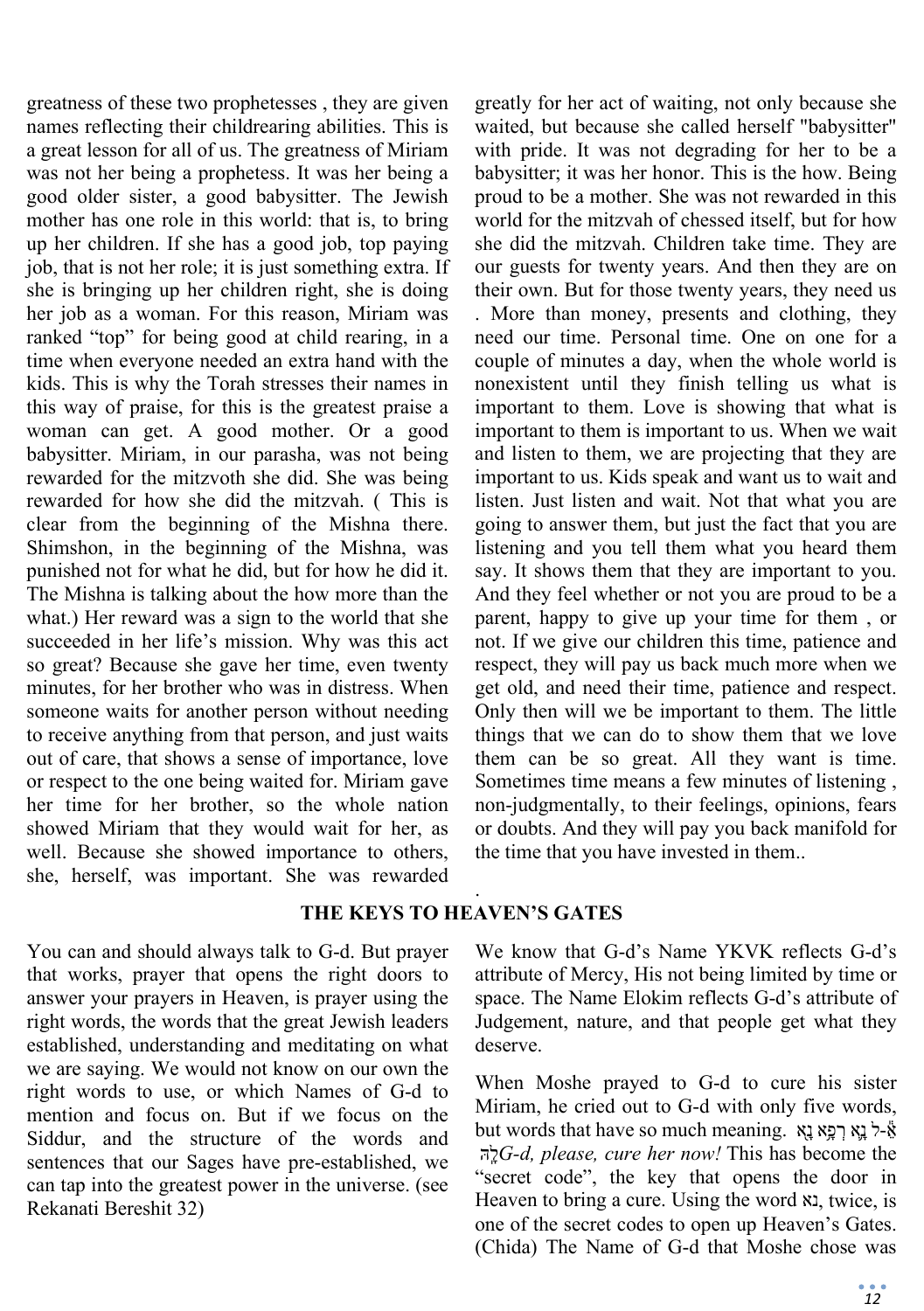the Name ל-א. Why did Moshe use that Name and not any other? Why not the name of YKVK, which reflects G-d's attribute of Mercy? Our Sages who structured the prayer for cure, also, made certain to use that Name of G-d, the Name of דופא ל-ל: כי א-ל ?Why .רחמן ונאמן אתה

The Baal Shem Tov answers with something mindboggling. We mention in our prayers, each morning in Korbanot, that there are 13 tools to comprehend, interpret and understand the Torah. Kal Vachomer, Gezerah Shavah, Binyan Av, etc. We also know that there are 13 Attributes of Mercy: E-l, Rachum, Chanun, etc. The Name E-l, is the Attribute that is parallel to Kal Vachomer. Here is an example of the Kal Vachomer comprehension tool: Reuven is stronger than Shimon. If Shimon can lift 100 lbs., Reuven can definitely lift 100 lbs. Kal- light, Chomer- strict. If the light case has a certain stringent law, the stringent law is sure to apply in the strict one as well. Immediately after Moshe asked G-d to cure Miriam of leprosy, with the Name E-l, G-d answered Moshe with a Kal Vachomer, *If Miriam's father would have spit in her face, wouldn't she be embarrassed for seven days? For sure, now, she needs to be seven days in quarantine.*

What does this mean? Why is the Name of E-l, the power of Kal Vachomer? And what does the Name of E-l mean, anyway?

If you want to transform your prayers and bring them up a notch, try noticing how many times you use the Name E-l in your prayers and how the Name of E-l is always used when we are describing G-d's strength of goodness, the most powerful strength in the world. The Name E-l, like its numerical value parallel ויהי, *and it was*, reflects the concept of G-d's ability to create something from nothing, in a way that demonstrates His strength. As the Talmud teaches us, the proof that G-d can bring about resurrection of the dead is that if He can create something from nothing, He can surely bring the dead back to life. (Sanhedrin 106) This is a Kal Vachomer, and this Kal Vachomer is why we use the Name E-l, every time we want to demonstrate and unlock G-d's unlimited power of kindness. Because whenever we beg something of G-d and believe that He can do the impossible for us, we use this Kal Vachomer thinking – if He can

create something from nothing, what can't He do? If He can create a body, for sure He can cure an existing one! 'A condition of true Bitachon is to believe that He is E-l, the strongest, and without Him, nothing can help or hurt, and nothing is hidden from Him'. (Siach Yitzhak)

It is so interesting. Most medicines originate from things that grow from the earth, plants, herbs or trees. (Aspirin is from the bark of a willow tree. The chemotherapy medication Taxol comes from the Pacific yew tree.) King Solomon wrote a book of medicines listing and describing things that grow from the ground that can cure any possible sickness. Why, of all things, is it greenery that is recognized as being a cure? It is because greenery made the first Kal Vachomer when it came into existence: If trees grow in separate species, for sure greenery should! (See Chulin 60a). In the merit of that Kal Vachomer, the greenery merited being given the power to cure any sickness, the power of E-l!

This is the reason why G-d answered Moshe with a Kal Vachomer about Miriam. G-d was telling Moshe, if you want to unlock and access the G-dly power of E-l, you need to learn Kal Vachomer! If someone wants to access the Middah of Rachum, of G-d's Mercy, he needs to learn the parallel in the 13, a Gezerah Shava. If someone wants a child, he needs to access G-d's Middah of Chanun, and the parallel of that is Binyan Av. Each one of the 13 Attributes of Mercy comes to life when we learn Torah with the 13 Midot that parallel it.

When we learn Gemara, we are surrounded by the four angels that are the Merkava, G-d's Chariot; note that Gemara is an acronym of **G**avriel, **M**ichael, **R**efael, **U**riel. When we learn Torah, when we pray with Kavana, the keys to Heavens Gates, the doors to Beracha, are available to us. And His angels surround us. As King הַיּוֹשֱבֶת בַּגַּנִּׂיִם : Solomon concludes Shir Hashirim: ינִינִי *The one who sits in the gardens* (Shuls and study halls,) *friends* (angels) *are listening to your voice! Let me hear as well!*

Selfie Steps to being aware how to open Heaven's Gates and when and where they are open, to make use of those times.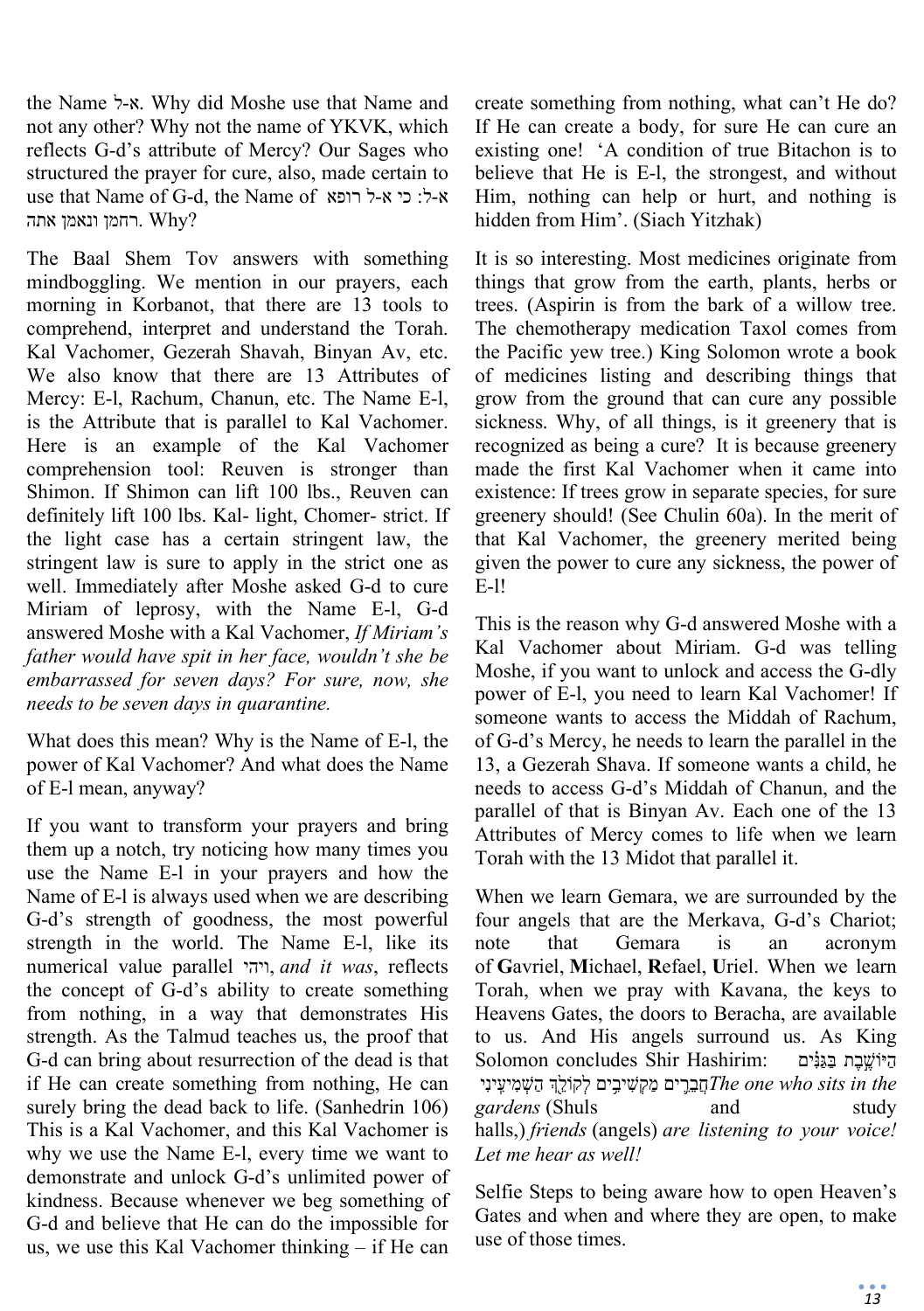- 1. When the Ark is opened to take out the Torah to read it, Heavens Gates are open.
- 2. When you open your heart give tzeddaka, even before you actually give it. (B. Batra 10a)
- 3. At Hatzot, midnight, Heaven's Gates are open.
- 4. Reading Tehillim opens the Gates. (Malbim intro to Tehillim)
- 5. The Gates of Heaven are always open for the prayers of the poor and for prayers with

*Rebbi Shimon said, Why didn't G-d bring Mannah for the whole year at once? Why did G-d bring it in daily portions?* It is similar to a king who would support his son by giving him all of his sustenance once a year. Then, the son visited his father only when there was something lacking. The king decided to give his son a daily ration, which caused the son to come visit daily. So, too, G-d wanted the Jews to turn their hearts to Him. He gave them their daily portion of Manna, so that each day, the Jew would wait, hopefully, to receive it, so that the family would not starve to death in the desert. This forced the Jew to pray. (Sifri)

This is a very Jewish concept. G-d does not need us to pray in order for him to solve our problems. Rather, He brought us problems because He wants our prayers. According to the Mayo clinic, close to half of hospital beds are occupied by people with real sicknesses that are results from worrying, stress, or other emotional causes (such as jealousy, not accepting reality, or not accepting one's self). People who cannot control their worrying die young. So, why did G-d create the emotion of worry, if its results are so severe? Because he wants us to pray. The human psyche is programmed in such a way that if a man cannot stop worrying, he can't survive: he needs prayer to stay sane. Without sincere prayer (and not just the lip service ritual), Man can go bananas. G-d does not need us to worry and stress, and He does not need us to solve our problems. He just wants us to realize how much we need Him.

tears. (See Yalkut Yosef Tefillah 98;11 footnote 11)

- 6. Prayers in Israel are near Heaven's Gates; Jerusalem is even closer, and the Kotel is the closest.
- 7. The Gates open when someone does Teshuva.
- 8. The Passover Seder Night is a time of opening the Gates.
- 9. For the Ten days from Rosh Hashana until Neilah of Yom Kippur, the Gates are open.

# **YOLTO**

Rabbi Shimon teaches us how to overcome worry. The Mannah was given to the generation that accepted the Torah. The Torah cannot be learnt by someone who is worried about Tomorrow. The On/Off switch for learning is Emotions and controlling them. If you cannot fight worry, you will never reach peak performance of study; you will not be able to focus. The Mannah was the ultimate lesson for all yeshiva students. If you want to stay in learning, you need to be able to ignore the future, leaving it up to G-d. So, how does one do it? By living in the Now.

Mordechai Ben David had a song I can never forget; I remember it clearly, from my youth. He got the words from the Ibn Ezrah. והעתיד אין העבר  *The .gone is past The* עדיין וההווה כהרף עין- דאגה מנין. *future has not yet come. And the present disappears in a blink. So, why worry?* In other words, all worry is from thoughts of the past or future. All bliss is in the Now. All worries boil down to either "Crying over spilt milk", or "Crossing your bridges before you reach them." Past and Future.

Take Yolo for example. Yolo is a new, delicious pudding/mousse in a variety of flavors you may find in the dairy refrigerator, in the supermarket, made by the Tnuva company. It is sweet, smooth, and expensive. It is not good for your diet. But, it tastes great. So, how does Tnuva convince you to buy it again and not worry about the calories, or that fat you will need to burn tomorrow when you restart your diet? When you open the cover of this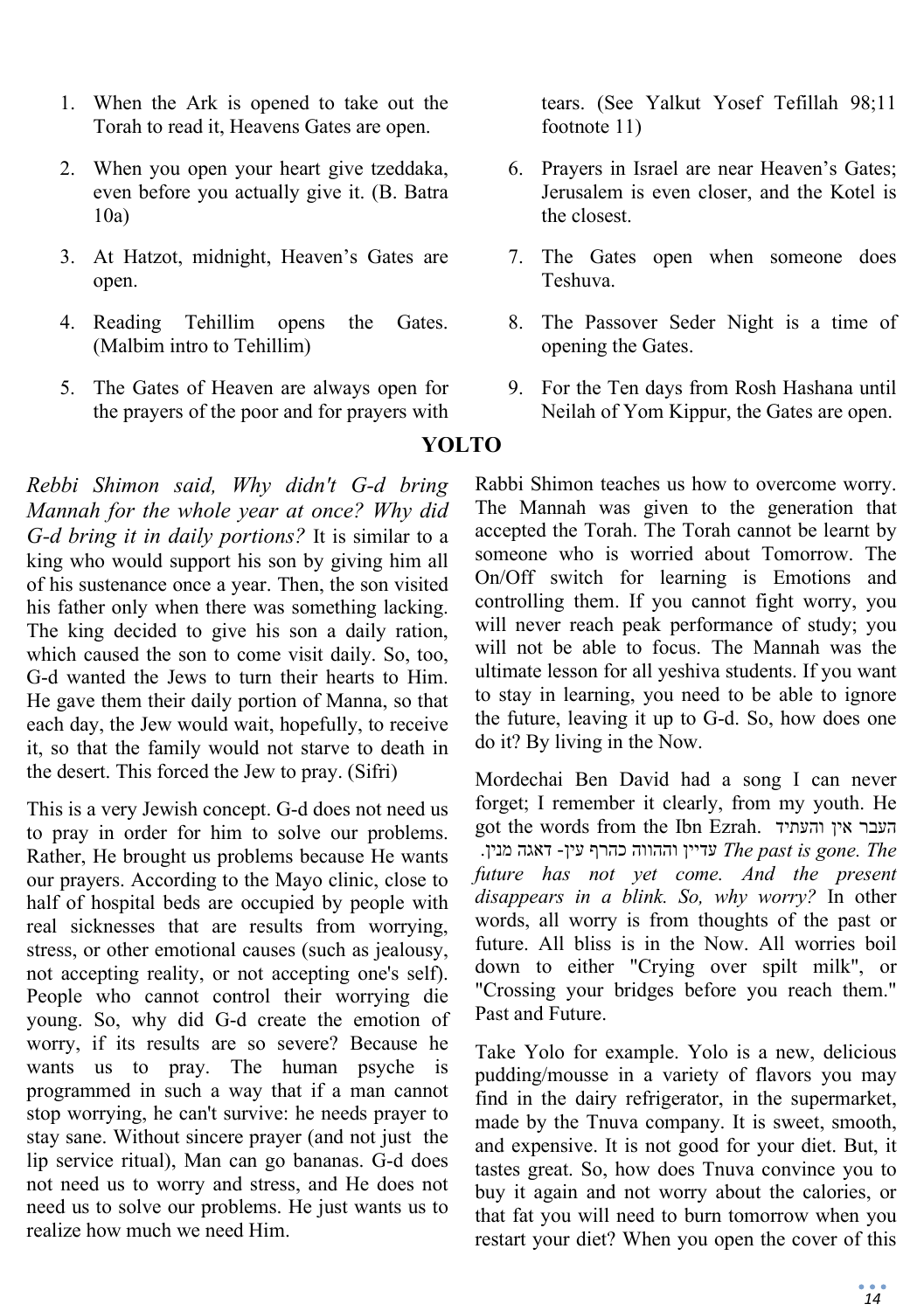mousse/pudding, there is another cover that says, "You only live once". Yolo stands for "**y**ou **o**nly **l**ive **o**nce", so you might as well enjoy life to the max.

That is a powerful statement. You only live once, and you have Today only once. People spend most of their lives living in the past, or living in the future, just not to live in the present and enjoy and be thankful for the Now. But, today is the tomorrow of yesterday, and by tomorrow, today will be just a memory. This concept of Now is the cornerstone of being the best Jew you can be. Being able to enjoy and be thankful for today. זה היום עשה ה' נגילה ונשמחה בו. You live today only once, so when are you going to thank G-d for today? When are you going to slow down in Birkot Hashachar and think about what you are saying? Worrying is the antonym of Tefillah. If a person were to pray sincerely, he wouldn't worry. This is why, according to the Abuhab, we stand with our feet together in prayer. It is not only to stand onelegged, as if we were angels. It is to relay the message that we are helpless, without G-d. We can't get anywhere without Him, and everywhere we've gotten until now, is with His help. What a humbling, empowering, thought.

The Mannah is the lesson that if you have food for today, you are okay. If you have a bed to sleep in for tonight, things will turn out all right. Why? Because just as G-d has taken care of you until now, he will take care of you Tomorrow. This is what Emunah means. Emunah is not just Faith. Emunah's root is Omen, a word that is used in this week's Parasha and which refers to a parent or caretaker who nurtures a helpless child. Jewish Faith is the belief that we need G-d for EVERYTHING, and He is involved in EVERYTHING. That is right. As much as it hurts the ego to feel that we are helpless without G-d, it is the most empowering thought, knowing that you have a G-d to pray to. This is a new reason to stay religious. Being irreligious has a very expensive price tag. It is called worry. Be religious, just so that you can have a G-d to help you manage.

So, just remember: YOLTO. You only live today once. Enjoy it. Make the best of it. Start praying. And stop worrying.

# **THE ONE THING THAT CAN BREAK ANY RELATIONSHIP**

Complain. Just the sound of the word makes you frown. It causes us negativity. It saps our energy. The complainer's helplessness and hopelessness somehow creep into the mindset of the listeners, as if they were undergoing some sort of negative hypnosis. This week, the Torah gives us the deepest insight into people who are complaining. The Torah tells us about the Jews in the desert complaining about the Mannah , but the Midrash tells us something ה וישמע' ה באזני רע כמתאוננים העם ויהי '... ...else And the Jewish nation were as if complaining, evil in the Ears of G-d, and G-d heard .. The midrash tells us here that it is only as if they were (letter כ) complaining , for if the Torah

would say that they complained , they would never have been forgiven… the of ranks the joined had that) converts other and Egyptian והאספסף אשר בקרבו התאוו תאוה The Erev Rav( .וישבו ויבכו גם בני ישראל ויאמרו מי יאכלנו בשר Jewish People harbored a materialistic desire, and they sat and cried with the Jews, and they said, "Who will feed us meat?" The Midrash Tanchuma asks here, is it actually meat that they wanted ? Isn't it true that they tasted whatever they wanted in the Mannah? R' Shimon learns from here that it is not meat that they wanted. They desired forbidden marital relations. (This is alluded to by the word בשר similar to and reminiscent of the words בשרו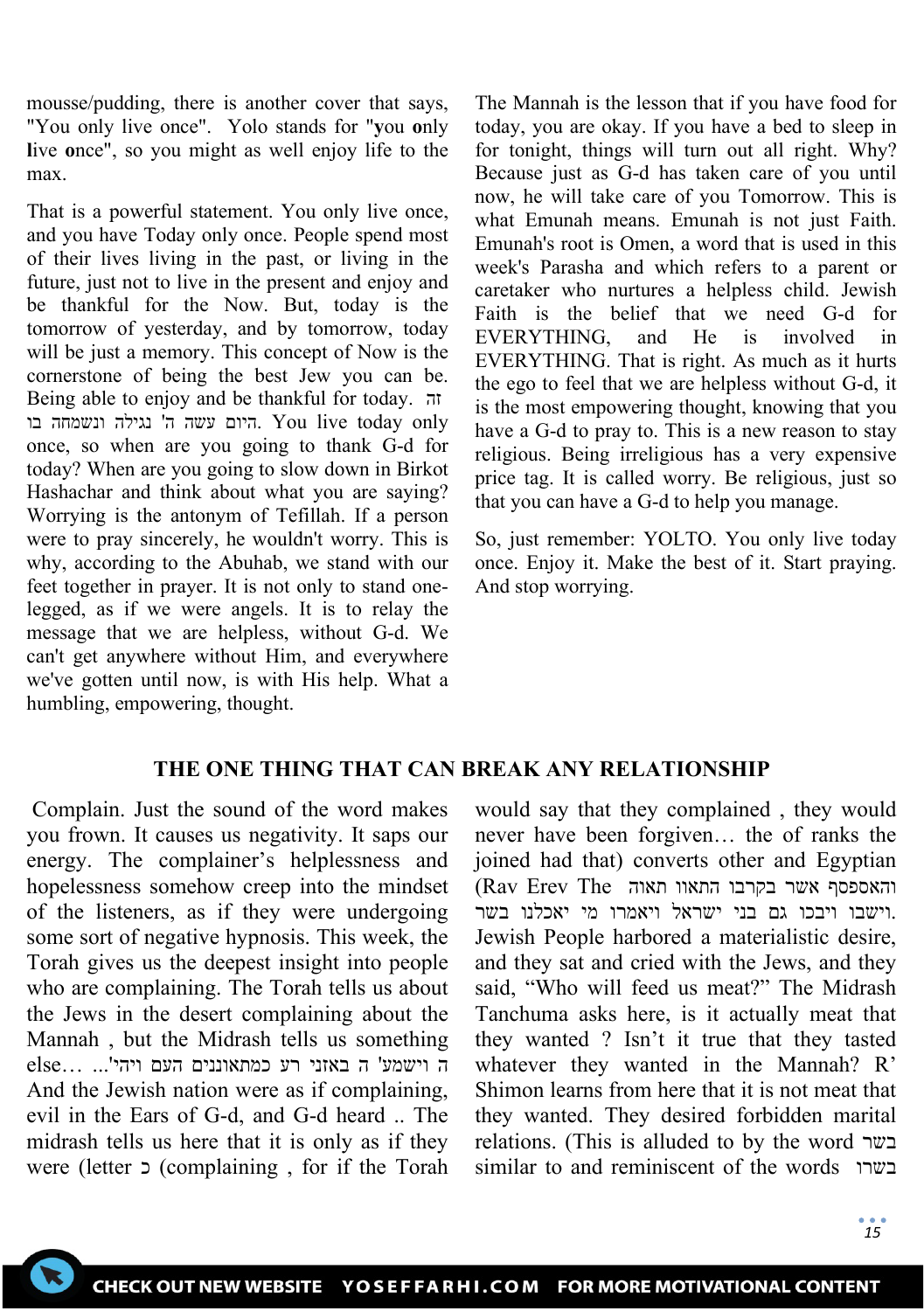שאר , which refers to forbidden relations.) אהלו לפתח איש למשפחותיו בכה העם את משה וישמע... And Moshe heard the nation crying, each family together, each person at the entrance of his tent… The Midrash asks us, why were they crying? The Midrash answers: They were crying concerning family matters. They did not lack meat, for they had a lot of sheep and cattle. Rather, they were searching for a way to separate themselves from G-d, in order to allow themselves to marry those women who had become forbidden to them. Aunts, sisters… Amram, father of Moshe, was married to Yocheved, his aunt, in Egypt, and such marriages had to be annulled after the Torah was accepted. This is what is meant by למשפחתיהם ",each family together", regarding restrictions in marriage within their families. The reason why they complained about the Manna was just in order to separate themselves from G-d and remain married to those who were now forbidden to them. This is all strange. The Torah elaborates at length about their having complained that the Manna did not give them the pleasures that they had been used to in Egypt: the kishuim, avatichim, hatsir, onions and garlic. The Mannah changed both its taste and appearance in accordance with all other foods, whereas with these five vegetables, only the taste was changed. Other Midrashim tell us that they complained that not needing to relieve themselves after eating the Manna could have a bad effect on their health. If so, how is it that what they were really crying about (the forbidden relations) was not what they were complaining about (five foods that Manna did not resemble)? And, why does the Torah stress G-d and Moshe hearing (וישמע (the people? The answer is that usually, when a person is complaining, he is not complaining about what is bothering him. There is something on a deeper level than what he is complaining about. Complainers are a type of

about, regardless of the circumstance. The reason why it is so draining when a person complains is because, in fact, he could just change the complaint to a positive request. "Can I ask for meat, please? " The Jews could have prayed to G-d, instead of complaining. If they would have done that, they would not have been punished. When one is complaining , there is always something deeper to listen to than what is being said. This is especially true when what is being complained about is not something that can be put into a constructive request, or when the complaint does not make sense at all. And, the Midrash tells us that if they would have complained "for real", that would not have been forgivable. Why ? Complaining is letting out fumes – letting out the angry thoughts, without thinking constructively . It is letting out all those thoughts that were hashed and rehashed about the relationship between the one complaining and the thing that is being complained about. The Jews here must have had something more, something deeper than meat that bothered them. It was the relationship between the Jews and G-d: the Jews felt upset about G-d forbidding certain marital unions. They were upset that their relationship with G-d put unwanted restraints on them, and they complained about anything they could conceivably think of, finding fault with Him. And , as the Midrash tells us, complaining is a way to break any relationship. (Even if the relationship does not break, the desire to continue the relationship is tarnished.) There is a double lesson here. A lesson for the complainer and a lesson for the one that people are complaining to. "Complainers" complain to the people who let them complain. By allowing complaints, we are not doing that person a favor. We could just as well advise (in a gentle fashion) the person complaining to

people; they can find something to complain